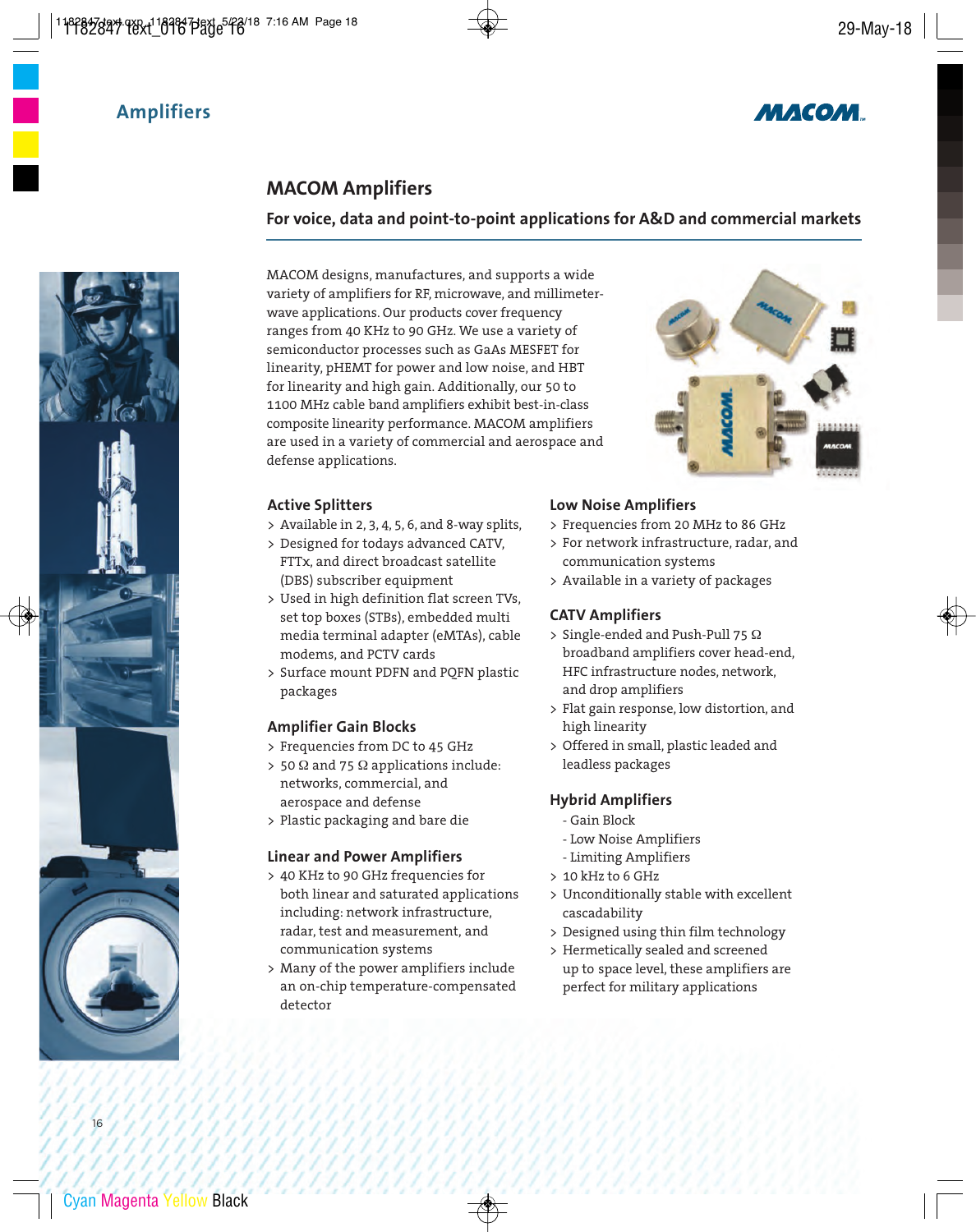

### **Active Splitters**

| Part<br>Number | Min Frea<br>(MHz) | Max Freg<br>(MHz) | <b>Splits</b><br>(# ) | Gain<br>(dB)   | Noise Figure<br>(dB) | C <sub>SO</sub><br>(dBc) | <b>CTB</b><br>(dBc) | Bias Current/<br>Voltage<br>(mA)/(V) | Package      |
|----------------|-------------------|-------------------|-----------------------|----------------|----------------------|--------------------------|---------------------|--------------------------------------|--------------|
| MAAM-009450    | 50                | 1100              | 3                     | 3.5            | 3.8                  | $-65$                    | $-65$               | 100/5                                | 3 mm PQFN-12 |
| MAAM-007239    | 50                | 1100              | 3                     | 6              | 4.5                  | $-65$                    | $-77$               | 125/5                                | 3 mm PQFN-16 |
| MAAM-008818    | 50                | 1100              | $\overline{2}$        | 3.2            | 3.4                  | $-60$                    | $-63$               | 120/5                                | 2 mm PDFN-8  |
| MAAM-008819    | 50                | 1100              | 3                     | 2.6            | 3.8                  | $-60$                    | $-63$               | 120/5                                | 2 mm PDFN-8  |
| MAAM-008820    | 50                | 1100              | $\overline{4}$        | 3              | 3.8                  | -62                      | $-70$               | 120/5                                | 3 mm PQFN-12 |
| MAAM-008821    | 50                | 1100              | 5                     | 3.5            | 3.8                  | $-60$                    | $-70$               | 120/5                                | 3 mm PQFN-12 |
| MAAM-008822    | 50                | 1100              | 3                     | 4.5            | 4                    | $-60$                    | $-63$               | 120/5                                | 2 mm PDFN-8  |
| MAAM-008970    | 950               | 2150              | $\overline{2}$        | 4.8            | 5                    | $\qquad \qquad$          | -                   | 60/5                                 | 3 mm PQFN-12 |
| MAAM-007805    | 50                | 1100              | $\overline{2}$        | 8.5            | 4                    | $-60$                    | $-75$               | 100/5                                | 3 mm PQFN-12 |
| MAAM-009451    | 50                | 1100              | 3                     | 3              | 3.5                  | $-55$                    | $-67$               | 90/3                                 | 2 mm PDFN-8  |
| MAAM-009452    | 50                | 1100              | $\overline{4}$        | 2.5            | 3.5                  | $-56$                    | $-65$               | 96 / 3.3                             | 3 mm PQFN-12 |
| MAAM-009778    | 50                | 1100              | $\overline{4}$        | 2.5            | 4.5                  | $-60$                    | $-65$               | 100/5                                | 3 mm PQFN-12 |
| MAAM-009779    | 50                | 1100              | 5                     | 1.5            | 3.9                  | $-60$                    | $-65$               | 110/5                                | 3 mm PQFN-12 |
| MAAM-009811    | 50                | 1100              | 2                     | 2.4            | 4.5                  | $-55$                    | $-65$               | 90/3                                 | 2 mm PDFN-8  |
| MAAM-009879    | 50                | 1100              | $\overline{2}$        | 3.5            | 3.8                  | $-60$                    | $-65$               | 100/5                                | 3 mm PQFN-12 |
| MAAM-010237    | 50                | 1100              | 8                     | 1.9            | 4.4                  | $-50$                    | $-65$               | 190/5                                | 4 mm PQFN-24 |
| MAAM-010263    | 50                | 1100              | 6                     | $\mathfrak{D}$ | 4.8                  | $-55$                    | $-65$               | 190/5                                | 4 mm PQFN-24 |

## **Amplifier Gain Block**

| Part<br>Number     | Description             | Min Frea<br>(MHz) | Max Freg<br>(MHz) | Gain<br>(dB) | Output P1dB<br>(dBm) | OIP <sub>3</sub><br>(dBm) | <b>Bias Current</b><br>(mA) | Package             |
|--------------------|-------------------------|-------------------|-------------------|--------------|----------------------|---------------------------|-----------------------------|---------------------|
| MAAM02350          | Wideband Amplifier      | 200               | 3000              | 17           | 14                   | 24                        | 65                          | Die                 |
| MAAM28000          | Wideband Amplifier      | 2000              | 8000              | 17           | 14                   | 24                        | 60                          | Die                 |
| XB1007-BD          | <b>Buffer Amplifier</b> | 4000              | 11000             | 23.5         | 20                   | 30                        | 130                         | Die                 |
| XB1008-BD          | <b>Buffer Amplifier</b> | 10000             | 21000             | 18           | 20                   | 30                        | 130                         | Die                 |
| XB1004-BD          | <b>Buffer Amplifier</b> | 16000             | 30000             | 21           | 19                   | 29                        | 100                         | Die                 |
| XB1006-BD          | <b>Buffer Amplifier</b> | 18000             | 38000             | 21           | 15                   | 25                        | 25                          | Die                 |
| XB1005-BD          | <b>Buffer Amplifier</b> | 35000             | 45000             | 23           | 16                   | 26                        | 50                          | Die                 |
| MAAM-008198-00A162 | Cascadable, Hi Eff      | 10                | 1200              | 13           | 6                    | 18                        | 15                          | $TO-8$              |
| MAAMSS0045         | Hi Dyn Rge              | 1400              | 2000              | 14           | 16                   | 29                        | 45                          | SOIC-8EP            |
| MAAM02350-A2       | Wideband Amplifier      | 200               | 3000              | 18           | 14                   | 24                        | 65                          | $CR-3$              |
| MAAM-009286        | Driver Amplifier        | 250               | 4000              | 15.5         | 27                   | 42                        | 155                         | <b>SOT-89</b>       |
| MAAM-009560        | Driver Amplifier        | 250               | 4000              | 15           | 29                   | 42                        | 225                         | SOT-89              |
| XF1001-SC          | Packaged HFET           | $\bigcirc$        | 6000              | 15.5         | 30                   | 46.5                      | 300                         | <b>SOT-89</b>       |
| MAAM28000-A1       | Wideband Amplifier      | 2000              | 8000              | 17           | 14                   | 24                        | 70                          | $CR-3$              |
| MAAM28000-A1G      | Wideband Amplifier      | 2000              | 8000              | 17           | 14                   | 24                        | 70                          | $CR-10$             |
| XB1007-QT          | <b>Buffer Amplifier</b> | 4000              | 11000             | 23           | 19                   | 31                        | 100                         | 3 mm PQFN-16        |
| <b>CMM0511-QT</b>  | Driver Amplifier        | 5000              | 14000             | 20           | 11                   | 22                        | 90                          | 3 mm PQFN-16        |
| MAAM-011101        | Wideband Amplifier      | 4000              | 20000             | 16           | 19                   | 30                        | 45                          | 1.5 x 1.2 mm TDFN-6 |
| XB1008-QT          | <b>Buffer Amplifier</b> | 10000             | 21000             | 17           | 18                   | 32                        | 100                         | 3 mm PQFN-16        |
| MAAM-011132        | Driver Amplifier        | 17700             | 23600             | 23           | 21                   | 33                        | 180                         | 4 mm PQFN-16        |
| MAAM-011112        | <b>Buffer Amplifier</b> | 20000             | 37000             | 24           | 18                   | 30                        | 335                         | 3 mm PQFN-16        |
| MAAM-011109        | Wideband Amplifier      | 100               | 40000             | 13           | 18                   | 22                        | 170                         | 5 mm LGA-9          |
| XB1014-QT          | <b>Buffer Amplifier</b> | 37000             | 40000             | 21           | 20                   | 30.5                      | 63                          | 3 mm PQFN-16        |
| MAAM-010513        | Driver Amplifier        | 40500             | 43500             | 23           | 23                   | 32                        | 400                         | 5 mm LGA-12         |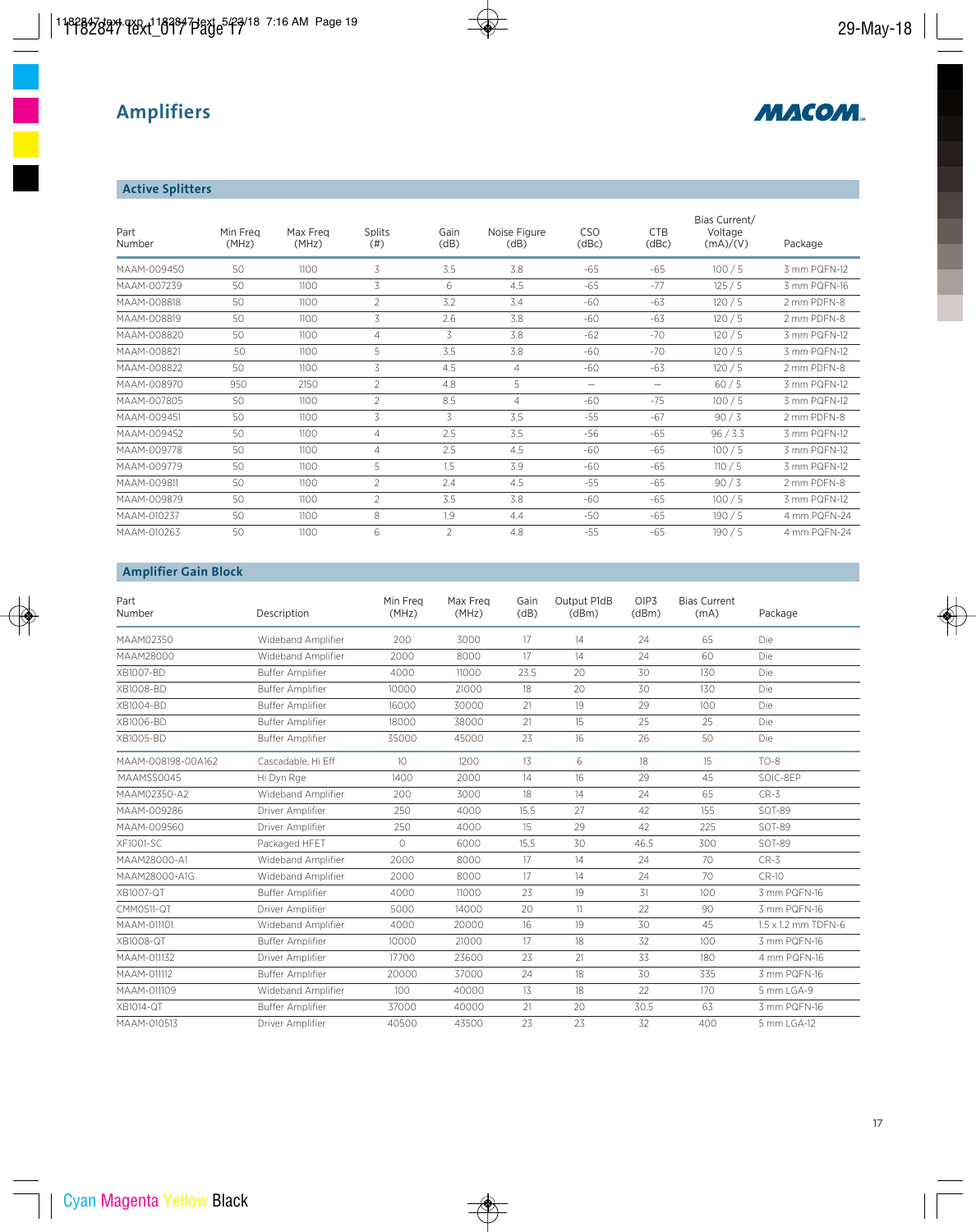

| <b>Power Amplifiers</b> |                              |                   |                   |              |                           |                    |
|-------------------------|------------------------------|-------------------|-------------------|--------------|---------------------------|--------------------|
| Part<br>Number          | Description                  | Min Frea<br>(MHz) | Max Freg<br>(MHz) | Gain<br>(dB) | OIP <sub>3</sub><br>(dBm) | Package            |
| MAAM26100               | GaAs MMIC Power Amplifier    | 2000              | 6500              | 19           | 39                        | Die                |
| XP1035-BD               | Linear Power Amplifier       | 5900              | 9500              | 26           | 39                        | Die                |
| MAAP-011199             | Power Amplifier              | 8000              | 10000             | 12           |                           | Die                |
| MAAM71100               | Power, GaAs MMIC             | 7000              | 11000             | 18           | 38                        | Die                |
| MAAP-015030             | 13 W Power Amplifier         | 8500              | 11750             | 25           | $=$                       | Die                |
| XP1013-BD               | Power Amplifier              | 17000             | 26000             | 20           | $\equiv$                  | Die                |
| MAAP-011139-DIE         | 4 W Power Amplifier          | 29000             | 31000             | 24           | 42                        | Die                |
| MAAP-015036             | Power Amplifier              | 8500              | 10500             | 17           | $\sim$                    | Die                |
| MAAP-011140-DIE         | 6 W Ka-band Power Amplifier  | 28000             | 30000             | 25           | 46                        | Die                |
| MAAP-015016-DIE         | 4 W Ka-band Power Amplifier  | 32000             | 38000             | 18           | $\qquad \qquad -$         | Die                |
| XP1018-BD               | Power Amplifier              | 37000             | 42000             | 26           | 34                        | Die                |
| MAAP-011232             | Power Amplifier              | 100               | 3000              | 23           | 40                        | 3 mm PQFN-16       |
| MAAP-010168             | 10 W Power Amplifier         | 500               | 3000              | 24           | $\overline{\phantom{m}}$  | Ceramic Flanged-10 |
| MAAP-010171             | 8 W Power Amplifier          | 2500              | 3500              | 27.3         | $\overline{\phantom{0}}$  | 5 mm PQFN-20       |
| MAAP-011027             | 8 W Power Amplifier          | 5200              | 5900              | 20           |                           | 5 mm PQFN-20       |
| MAAM26100-B1            | Power Amplifier              | 2000              | 6000              | 19           | 39                        | $CR-2$             |
| MAAM26100-P1            | Power Amplifier              | 2000              | 6000              | 20           | 40                        | $CR-15$            |
| MAAP-010169             | 10 W Power Amplifier         | 2000              | 6000              | 18           | $\overline{\phantom{0}}$  | Ceramic Flanged-10 |
| XP1039-QJ               | 2.5 W Power Amplifier        | 5600              | 7100              | 17           | 48                        | 6 mm QFN-24        |
| MAAP-011161             | 4 W Power Amplifier          | 7100              | 7900              | 22           | 46.5                      | 7 mm SMT           |
| MAAP-011193             | 4 W Power Amplifier          | 7700              | 8500              | 20           | 46.5                      | 7 mm SMT           |
| XP1035-QH               | 0.5 W Power Amplifier        | 5900              | 9500              | 26           | 39                        | 4 mm PQFN-24       |
| MAAP-008924             | 1.2 W Power Amplifier        | 10000             | 13300             | 21           | 42                        | 5 mm PQFN-20       |
| MAAP-010150             | 10-15.35 GHz Power Amplifier | 10000             | 15350             | 27           | 42                        | 7 mm QFN-48        |
| MAAP-011202             | 2.5 W Power Amplifier        | 12700             | 15400             | 30           | 41                        | 5 mm QFN-24        |
| MAAP-010517             | 3 W Power Amplifier          | 14400             | 15400             | 24.5         | 41                        | 5 mm PQFN-24       |
| XP1042-QT               | 0.5 W Power Amplifier        | 12000             | 16000             | 21           | 38                        | 3 mm PQFN-16       |
| XP1043-QH               | 1.5 W Power Amplifier        | 12000             | 16000             | 21.5         | 41                        | 4 mm PQFN-24       |
| MAAP-011145             | 2 W Power Amplifier          | 17650             | 19750             | 26           | 43                        | 7 mm Cavity        |
| MAAP-011139             | 4 W Power Amplifier          | 28500             | 31000             | 23           | 36                        | 5 mm AQFN-32       |
| MAAP-011170             | Power Amplifier              | 37000             | 40000             | 27           | 38                        | 7mm 16-lead SMD    |
| XP1031-QK               | 38 GHz Power Amplifier       | 37000             | 40000             | 25           | 35.5                      | 7 mm LGA-28        |
| XP1080-QU               | 38 GHz Power Amplifier       | 37000             | 40000             | 25           | 38                        | 7 mm LGA-16        |
| MAAP-010512             | 42 GHz Power Amplifier       | 40500             | 43500             | 22           | 38.4                      | 7 mm LGA-16        |

### **Linear Amplifiers**

| Part<br>Number | Description            | Min Frea<br>(MHz) | Max Freg<br>(MHz) | Gain<br>(dB) | OIP <sub>3</sub><br>(dBm) | Package    |  |
|----------------|------------------------|-------------------|-------------------|--------------|---------------------------|------------|--|
| MAAP-015035    | 12 W Power Amplifier   | 8500              | 11500             | 36           |                           | Die        |  |
| MAAP-015024    | 8 W Power Amplifier    | 14500             | 17500             | 21           | 27                        | Die        |  |
| XP1019-BD      | Power Amplifier        | 17000             | 24000             | 18           | 36                        | Die        |  |
| XP1027-BD      | Power Amplifier        | 27000             | 31000             | 21           | 43                        | Die        |  |
| XP1026-BD      | Power Amplifier        | 27000             | 32000             | 21           | 40                        | Die        |  |
| XP1003-BD      | Power Amplifier        | 27000             | 35000             | 15           | 34                        | Die        |  |
| XP1017-BD      | Power Amplifier        | 30000             | 36000             | 16           | 33                        | Die        |  |
| MAAP-011106    | Power Amplifier        | 71000             | 86000             | 20           | 30                        | <b>Die</b> |  |
| MAAM-011167    | Medium Power Amplifier | 71000             | 86000             | 18           | 27                        | Die        |  |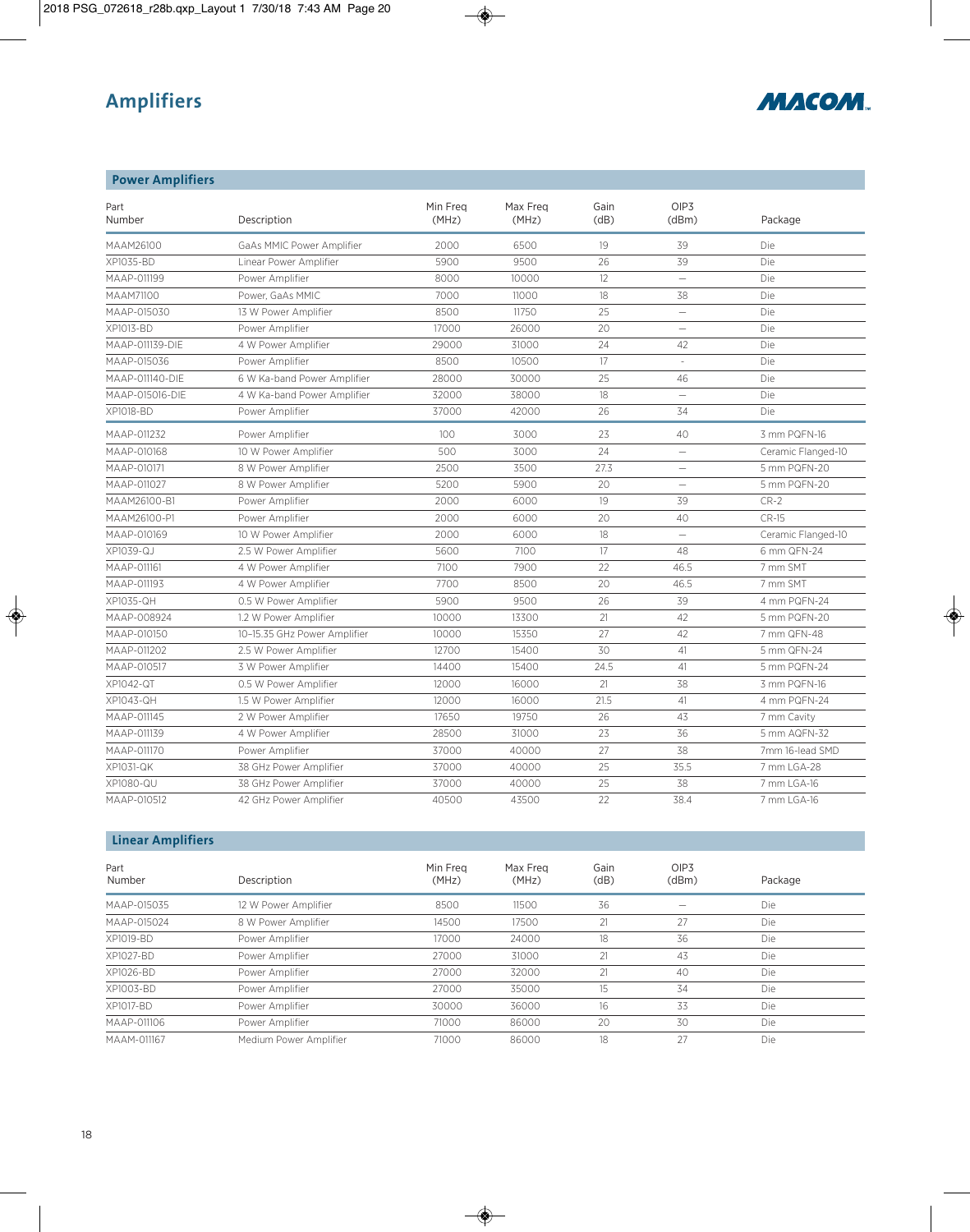

### **Linear Amplifiers (continued)**

| Part<br>Number | Description                     | Min Frea<br>(MHz) | Max Freg<br>(MHz) | Gain<br>(dB) | OIP <sub>3</sub><br>(dBm) | Package      |
|----------------|---------------------------------|-------------------|-------------------|--------------|---------------------------|--------------|
| MAAM-011117    | Broadband, Low Distortion       | 50                | 2700              | 16           | 35                        | 2 mm PDFN-8  |
| MAAP-011022    | 7 W Pulsed High Power Amplifier | 2700              | 3000              | 23           |                           | 6 mm PQFN-28 |
| XP1044-QL      | Power Amplifier Module          | 4000              | 5900              | 18.5         | 47                        | 7 mm SMD-28  |
| XP1050-QJ      | 2.5 W Power Amplifier           | 7100              | 8500              | 15.5         | 47                        | 6 mm QFN-24  |
| MAAP-011198    | 2 W Ka-band Power Amplifier     | 29000             | 31000             | 24.5         | 37                        | 5 mm QFN-32  |
| MAAM-011139    | Driver Amplifier                | 27500             | 33400             |              | 32                        | 4 mm QFN-24  |
| MAAP-010516    | 4 W Power Amplifier             | 32000             | 38000             | 18           |                           | 5 mm PQFN-24 |

## **Low Noise Amplifiers**

| Part<br>Number | Min Freg<br>(MHz) | Max Freg<br>(MHz) | Gain<br>(dB)   | Noise Figure<br>(dB) | OIP3<br>(dBm)            | Output P1dB<br>(dBm) | <b>Bias Voltage</b><br>(V) | <b>Bias</b><br>Current (mA) | Package             |
|----------------|-------------------|-------------------|----------------|----------------------|--------------------------|----------------------|----------------------------|-----------------------------|---------------------|
| MAAM37000      | 3500              | 7000              | 17             | 1.8                  | 24                       | 14                   | $\overline{4}$             | 75                          | Die:                |
| MAAM71200      | 7500              | 12000             | 16.5           | 2.3                  | 22                       | 12                   | $\overline{4}$             | 40                          | Die                 |
| XL1002-BD      | 20000             | 36000             | 23             | 2.6                  | 16                       | $\overline{4}$       | 5                          | 85                          | Die                 |
| XL1010-BD      | 20000             | 38000             | 17             | 3                    | $=$                      | $\equiv$             | $\overline{4}$             | 45                          | Die                 |
| XL1000-BD      | 20000             | 40000             | 20             | $\overline{2}$       | 16                       | 9                    | 3                          | 35                          | Die                 |
| MAIA-011022    | 40                | 400               | $\overline{2}$ | 0.85                 | 36                       | 22                   | 3                          | 70                          | 5 mm HQFN-32        |
| MAAL-008624    | 400               | 500               | 21             | 0.9                  | 28                       | 17                   | 5                          | 60                          | SOIC-8              |
| MAAL-008091    | 800               | 1000              | 15             | 1.2                  | 30                       | 17                   | 5                          | 60                          | SOIC-8              |
| MAAL-011136    | 45                | 1218              | 20             | 1.2                  | 32                       | 17.5                 | 5                          | 50                          | SOT-89 Plastic Pkg  |
| MAALSS0042     | 1500              | 1600              | 27             | 1.2                  | 13                       | $\overline{1}$       | 5                          | 20                          | SOIC-8              |
| MAAL-010705    | 500               | 1600              | 19             | 0.5                  | 32                       | 19                   | $\overline{4}$             | 60                          | 2 mm PDFN-8         |
| MAALSS0048     | 1400              | 2000              | 17             | 1.6                  | 13                       | $\mathbf{1}$         | 3                          | $7\overline{ }$             | <b>SOT-26</b>       |
| MAAL-007304    | 500               | 3000              | 25.5           | 0.7                  | 19                       | $\overline{7}$       | 3                          | 12                          | SOT-26              |
| MAAL-009120    | 70                | 3000              | 11             | 1.4                  | 35                       | 18                   | 3                          | 80                          | SOT-363             |
| MAAL-010200    | 70                | 3000              | 11             | 1.4                  | 36                       | 17                   | 3                          | 77                          | SOT-89              |
| MAAL-009053    | 800               | 3000              | 11             | 1.4                  | 35                       | 18                   | 3                          | 80                          | SOT-363             |
| MAAL-010570    | 100               | 3500              | 16             | 0.75                 | 34                       | 18.8                 | 5                          | 15                          | SOT-363             |
| MAAL-010704    | 100               | 3500              | 19.5           | 0.9                  | 31.5                     | 18                   | 3                          | 60                          | SOT-363             |
| MAAL-010706    | 1400              | 4000              | 17.5           | 0.6                  | 34.5                     | 19                   | $\overline{4}$             | 60                          | 2 mm PDFN-8         |
| MAAL-011078    | 700               | 6000              | 23             | 0.35                 | 33                       | 17.5                 | 3                          | 50                          | 2 mm PDFN-8         |
| MAAM37000-A1G  | 3500              | 7000              | 17             | 2.2                  | 25                       | 14                   | $\overline{4}$             | 75                          | Ceramic Gull Wing-8 |
| MAAM37000-A1   | 3500              | 7000              | 17             | 2.2                  | 25                       | 14                   | $\overline{4}$             | 75                          | Ceramic-8           |
| XL1007-QT      | 3500              | 8000              | 12             | $\overline{2}$       | 25                       | 8                    | 3                          | 40                          | 3 mm QFN-16         |
| MAAM71200-H1   | 7500              | 12000             | 15.5           | 2.7                  | 21                       | 11                   | $\overline{4}$             | 40                          | Leadless Ceramic    |
| MAAL-010528    | 8000              | 12000             | 20.2           | 1.6                  | 26                       | 14                   | $\overline{4}$             | 60                          | 3 mm PQFN           |
| MAAL-011130    | 2000              | 18000             | 19             | 1.4                  | 21                       | 16                   | 3                          | 80                          | 2 mm PQFN-8         |
| MAAL-011129    | 18000             | 31500             | 23             | 2.5                  | 25                       | 16                   | 3                          | 80                          | 2 mm PQFN-8         |
| XL1010-QT      | 20000             | 38000             | 17             | 3                    | $\overline{\phantom{0}}$ | 6                    | $\overline{4}$             | 45                          | 3 mm QFN-16         |
| MAAL-011111    | 22000             | 38000             | 19             | 2.5                  | $\overline{\phantom{0}}$ | 5                    | 3                          | 55                          | 3 mm QFN-16         |

## **Variable Gain Amplifiers**

| Part<br>Number | Description                                   | Min Frea<br>(MHz) | Max Freg<br>(MHz) | Gain<br>(dB) | OIP3<br>(dBm) | Bias Current/Voltage<br>(mA/V) | Package                    |
|----------------|-----------------------------------------------|-------------------|-------------------|--------------|---------------|--------------------------------|----------------------------|
| MAAM-011122    | Differential CATV Variable Gain Amplifier     |                   | 300               | 37.5         | 42            | 280/8                          | 7 mm PQFN-48               |
| MAAM-010399    | Differential Variable Gain Amplifier          | 50                | 1100              | 28           | 48            | 900/6                          | 5 x 7 mm PQFN-40           |
| MAAM-009320    | Variable Gain Amplifier with Analog Control   | 400               | 2700              | 25.5         | 42            | 231/3.5                        | 4 mm PQFN-24               |
| MAAM-011100    | Ultra Small Broadband Variable Gain Amplifier | 500               | 20000             |              | 25            | $70/+5.-5$                     | $1.5 \times 1.2$ mm TDFN-6 |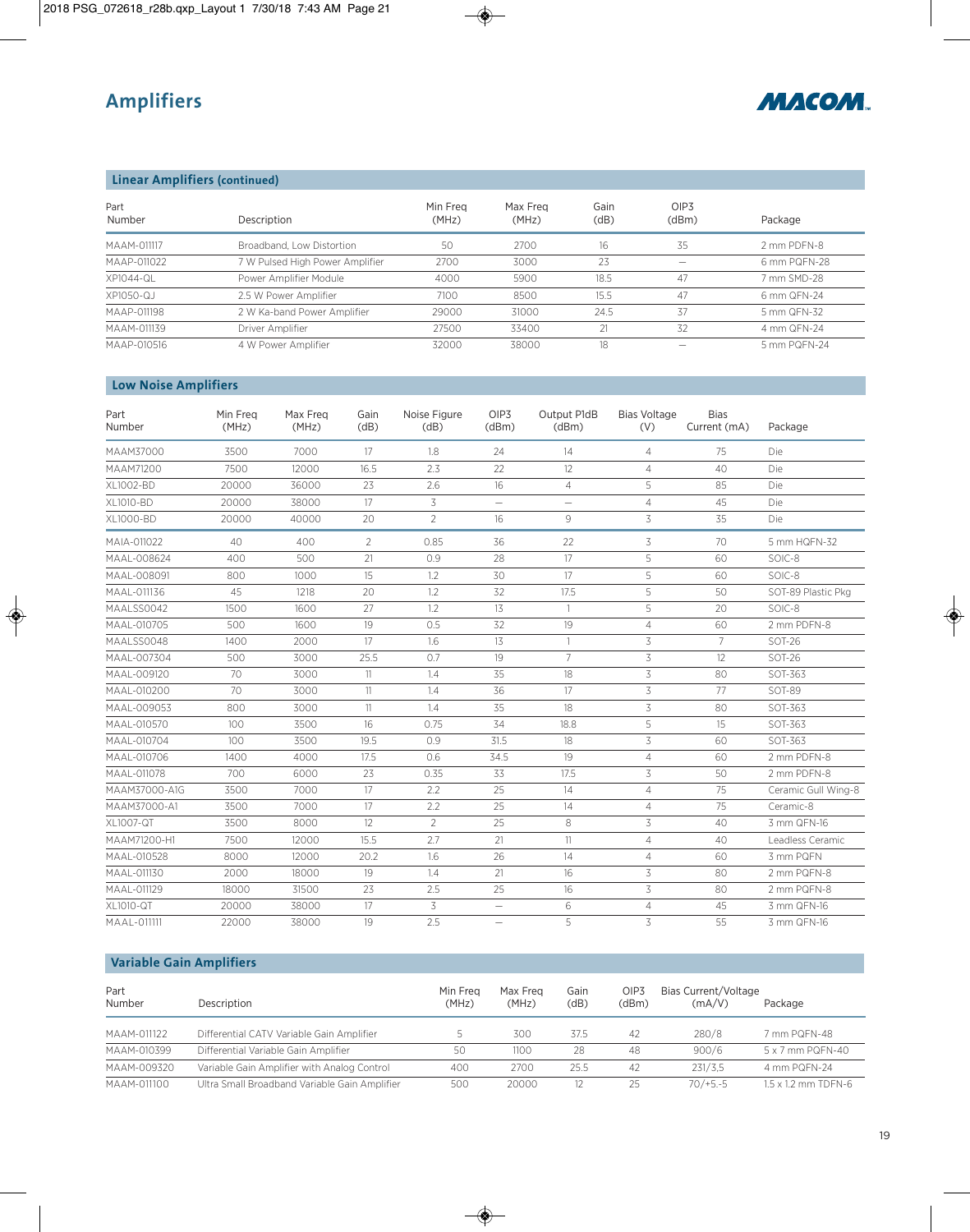

## **CATV Amplifiers**

| Part<br>Number | Description                                    | Min Freg<br>(MHz) | Max Freg<br>(MHz) | Gain<br>(dB) | OIP <sub>3</sub><br>(dBm) | <b>Bias Current</b><br>(mA) | <b>Bias</b><br>Voltage (V) | Noise Figure<br>(dB) | Package         |
|----------------|------------------------------------------------|-------------------|-------------------|--------------|---------------------------|-----------------------------|----------------------------|----------------------|-----------------|
| MAAM-011184    | CATV Return Path Single-Ended Amplifier        | 5                 | 300               | 21           | 43                        | 95                          | 5                          | 2.5                  | MSOP 8-EP       |
| MAAM-011185    | CATV Return Path Differential Amplifier        | 5                 | 300               | 21.2         | 43                        | 290                         | 5                          | 3.1                  | 3 mm PQFN-16    |
| MAAM-011156    | Amplifier, CATV Return Path Differential       | 5                 | 300               | 19           | 44                        | 210                         | 8                          | $\overline{7}$       | 3 mm PQFN-16    |
| MAAM-011168    | Differential CATV Variable Gain                | 5                 | 300               | 40           | 44                        | 290                         | 8                          | 2.6                  | 7 mm PQFN-48    |
| MAAM-011186    | Differential CATV Variable Gain Amplifier      | 5                 | 300               | 39           | 42                        | 280                         | 8                          | 3                    | 7 mm PQFN-48    |
| MAAMSS0044     | Low Noise, Low Distortion Amplifier            | 50                | 1000              | 12.2         | 42                        | 225                         | 5                          | 3.3                  | 4 mm PQFN-20    |
| MAAM-010144    | Push Pull CATV Amplifier                       | 50                | 1000              | 20.5         | 43                        | 325                         | 8                          | 4.2                  | TSSOP-16        |
| MAAMSS0067     | Low Noise, Low Distortion Amplifier            | 50                | 1000              | 12.2         | 32                        | 190                         | 5                          | 3.3                  | 4 mm PQFN-20    |
| MAAM-009100    | Broadband CATV Amplifier                       | 50                | 1000              | 14.3         | 34                        | 105                         | 5                          | 3                    | <b>SOT-89</b>   |
| MAAM-009455    | CATV Push Pull Amplifier                       | 50                | 1000              | 20.5         | 43                        | 325                         | 8                          | 4.2                  | 4 mm PQFN-20    |
| MAAM-007724    | Low Noise, Low Distortion Amplifier            | 50                | 1005              | 12.2         | 32                        | 190                         | 5                          | 3.3                  | 4 mm PQFN-20    |
| MAAM-010373    | Broadband CATV Amplifier                       | 50                | 1100              | 22           | 40                        | 148                         | 8                          | 1.66                 | <b>SOT-89</b>   |
| MAAM-009633    | Broadband CATV Amplifier                       | 50                | 1200              | 17           | 37                        | 120                         | 8                          | 1.9                  | <b>SOT-89</b>   |
| MAAMSS0060     | Low Noise, Low Distortion Amplifier            | 50                | 1200              | 17           | 37                        | 120                         | 8                          | 1.8                  | SOT-89          |
| MAAMSS0041     | Low Noise, Low Distortion Amplifier            | 50                | 1200              | 15           | 36                        | 100                         | 8                          | 2.7                  | <b>SOT-89</b>   |
| MAAMSS0042     | Low Noise, Low Distortion Amplifier            | 50                | 1200              | 15           | 38                        | 110                         | 5                          | 3                    | SOT-89          |
| MAAM-010355    | CATV Power Doubler Push Pull Amplifier         | 45                | 1200              | 23.5         | 46                        | 440                         | 24                         | 4.5                  | <b>TSSOP-16</b> |
| MAAM-011169    | CATV 75 $\Omega$ Push Pull Amplifier           | 45                | 1200              | 25           | 54                        | 480                         | 12                         | 4.4                  | 5x7 mm PQFN40   |
| MAAM-011177    | Push Pull CATV Amplifier                       | 45                | 1200              | 26           | 43                        | 265                         | 24                         | 4.0                  | TSSOP-16        |
| MAAM-011191    | CATV Power Doubler Push Pull Amplifier         | 45                | 1200              | 26           | 46                        | 440                         | 24                         | 4.5                  | TSSOP-16        |
| MAAM-011182    | 75 Ω, 8 V RF Amplifier                         | 45                | 1218              | 18           | 38                        | 130                         | 8                          | 2.7                  | 2 mm PDFN-8     |
| MAAM-011240    | 75 $\Omega$ . Differential RF Amplifier        | 5                 | 1218              | 17           | 44                        | 290                         | 5                          | 1.7                  | SOIC-8FP        |
| MAAM-011251    | 75 Ω, High Linearity, Low Noise CATV Amplifier | 5                 | 1218              | 15           | 37                        | 100                         | 5                          | 1.9                  | SOT-89          |
| MAAM-011258    | 75 Ω. High Linearity. Low Noise CATV Amplifier | 5                 | 1218              | 15           | 37                        | 100 <sup>o</sup>            | 5                          | 2.2                  | SOT-89          |
| MAAM-011250    | 75 $\Omega$ , Differential RF Amplifier        | 5                 | 2018              | 15           | 44                        | 290                         | 25                         | 1.7                  | SOIC-8EP        |
| MAAL-011119    | Satellite TV Amplifier                         | 900               | 2200              | 10.5         | 32                        | 80                          | 2.5                        | 1.5                  | SOT-363         |
| MAAL-009053    | Satellite TV Amplifier                         | 800               | 3000              | 11           | 35                        | 80                          | 3                          | 1.4                  | SOT-363         |
| MAAL-011139    | Low Noise Amplifier                            | 5                 | 4000              | 21           | 34                        | 85                          | 5                          |                      | SOT-89          |

## **Distributed Amplifiers**

| Part<br>Number  | Min Frea<br>(MHz) | Max Freg<br>(MHz) | Gain<br>(dB) | <b>Gain Flatness</b><br>(dB) | Noise Figure<br>(dB) | OIP3<br>(dBm) | Output P1dB<br>(dBm) | Package    |
|-----------------|-------------------|-------------------|--------------|------------------------------|----------------------|---------------|----------------------|------------|
| XD1008-BD       |                   | 40000             | 15.          | 0.8                          | 4.5                  | 27            |                      | Die        |
| MAAM-015023-DIE | 18000             | 40000             | 26           | 0.5                          |                      | 30            |                      | Die        |
| XD1001-BD       | 18000             | 50000             |              |                              |                      | 24            | 15                   | Die        |
| MAAM-011109     | 100               | 40000             | 13           | 18                           | 3/5                  | 22            | 18                   | 5 mm LGA-9 |

### **FTTx Amplifiers**

| Part<br>Number | Description                 | Min Frea<br>(MHz) | Max Freg<br>(MHz) | Gain<br>(dB) | OIP3<br>(dBm)            | <b>Bias Current</b><br>(mA) | <b>Bias</b><br>Voltage (V) | Noise Figure<br>(dB)     | Package      |
|----------------|-----------------------------|-------------------|-------------------|--------------|--------------------------|-----------------------------|----------------------------|--------------------------|--------------|
| MAAM-007796    | Low Noise FTTx Amplifier    | 50                | 1000              |              | 35                       | 160                         |                            | 3.8                      | 4 mm PQFN-20 |
| MAAM-007807    | CATV and 2nd Stage FTTx Amp | 50                | 1000              | 9            | 35                       | 60                          |                            | 3.8                      | SOT-89       |
| MAAM-008863    | FTTx RF Amplifier           | 50                | 1000              | 37           | $\overline{\phantom{0}}$ | 220                         |                            | 4.8                      | 4 mm PQFN-24 |
| MAAM-010239    | Low Noise FTTx Amplifier    | 50                | 1000              | 30           | 35                       | 215                         |                            | 3.5                      | 4 mm PQFN-20 |
| MAAM-010333    | Optical Node RF Amplifier   | 50                | 1200              | 33           | $\overline{\phantom{0}}$ | 260                         |                            | $\overline{\phantom{0}}$ | 4 mm PQFN-24 |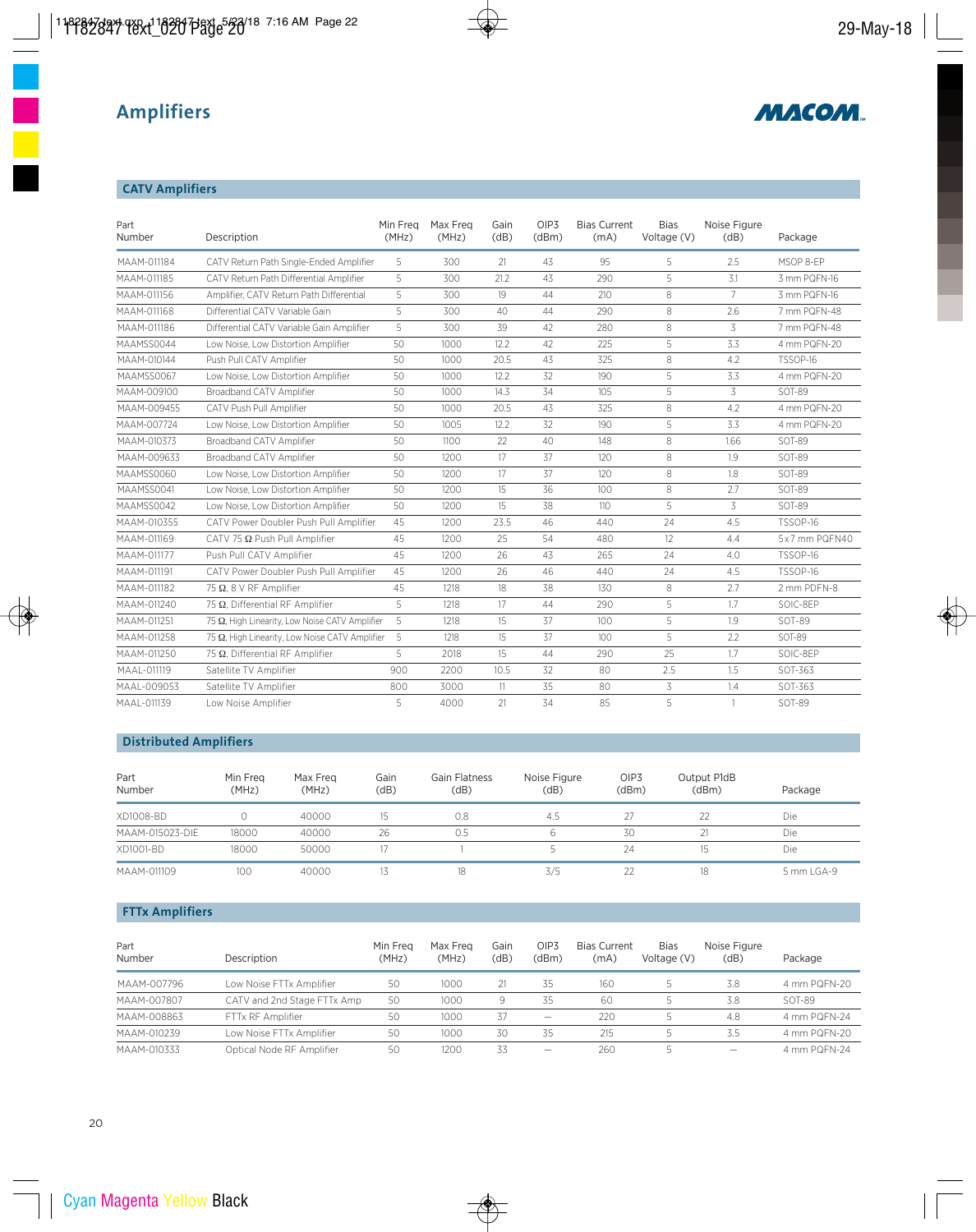

### **Hybrid Amplifiers: Gain Blocks**

| Part<br>Number          | Description                    | Min Freq<br>(MHz) | Max Freq<br>(MHz) | Gain<br>(dB) | OIP3<br>(dBm) | Package       |
|-------------------------|--------------------------------|-------------------|-------------------|--------------|---------------|---------------|
| $CA181$ $\blacklozenge$ | Cascadable                     | 10                | 250               | 16.5         | 35            | Connectorized |
| <b>SMA181</b>           | Cascadable                     | 10                | 250               | 16.5         | 35            | <b>SMT</b>    |
| <b>EA54</b>             | Cascadable, High Gain          | 5                 | 250               | 27           | 16            | $TO-5$        |
| A75-2                   | Cascadable                     | 5                 | 250               | 21           | 19            | $TO-8$        |
| A181                    | Cascadable                     | 10                | 250               | 16.5         | 35            | $TO-8$        |
| CA79                    | (non-RoHS) Cascadable          | 5                 | 300               | 14           | 38            | Connectorized |
| A79                     | Cascadable                     | 5                 | 300               | 14           | 38            | $TO-8$        |
| SMA79                   | Cascadable                     | 5                 | 300               | 14           | 38            | <b>SMT</b>    |
| A56                     | Cascadable, High Gain          | 5                 | 400               | 26           | 27            | $TO-8$        |
| SMA87                   | Cascadable                     | 10                | 400               | 14           | 33            | <b>SMT</b>    |
| A87                     | Cascadable                     | 10                | 400               | 14           | 33            | $TO-8$        |
| $CAB7$ $\triangleleft$  | Cascadable                     | 10                | 400               | 14           | 33            | Connectorized |
| EA2                     | Cascadable                     | 5                 | 400               | 13.5         | 21            | $TO-5$        |
| AMC-146-SMA ◆           | Cascadable, High Linearity     | 10                | 500               | 21           | 35            | Connectorized |
| AMC-151-SMA ◆           | Cascadable, High Dynamic Range | 5                 | 500               | 12           | 36            | Connectorized |
| MAAM-007502-SPA512      | Cascadable, Medium Power       | 10                | 500               | 18           | 40            | SMTO-8        |
| SMRA89                  | Cascadable, High Gain          | 5                 | 500               | 26.5         | 35            | <b>SMT</b>    |
| SMA74-2                 | Cascadable, High Efficiency    | 5                 | 500               | 26           | 10            | <b>SMT</b>    |
| SMPA511                 | Cascadable, Medium Power       | 10                | 500               | 12.7         | 40            | SMT           |
| A <sub>5</sub>          | Cascadable Amplifier           | 5                 | 500               | 14.8         | 22            | $TO-8$        |
| PA511                   | Cascadable, Medium Power       | 10                | 500               | 12.7         | 40            | $TO-8$        |
| EA54-2                  | Cascadable, High Gain          | 5                 | 500               | 29.5         | 20            | $TO-5$        |
| A57                     | Cascadable                     | 10                | 500               | 14.7         | 28            | $TO-8$        |
| SMA57                   | Cascadable                     | 10                | 500               | 14.7         | 28            | <b>SMT</b>    |
| <b>SMA513</b>           | Cascadable                     | 10                | 500               | 20           | 30            | <b>SMT</b>    |
| A55                     | Cascadable                     | 10                | 500               | 14.7         | 24            | $TO-8$        |
| RA89-1                  | Cascadable, High Gain          | 10                | 500               | 30           | 36            | TO-8B         |
| $A74-2$                 | Cascadable, High Efficiency    | 5                 | 500               | 26           | 10            | $TO-8$        |
| <b>SMRA89-1</b>         | Cascadable, High Gain          | 10                | 500               | 30           | 36            | <b>SMT</b>    |
| A72                     | Cascadable, High Efficiency    | 5                 | 500               | 15           | 26            | $TO-8$        |
| SMA72                   | Cascadable, High Efficiency    | 5                 | 500               | 15           | 26            | <b>SMT</b>    |
| A77                     | Cascadable                     | 5                 | 500               | 16.5         | 30            | $TO-8$        |
| PA512                   | Cascadable, Medium Power       | 10                | 500               | 18           | 40            | $TO-8$        |
| CRA89-1 ◆               | Cascadable, High Gain          | 10                | 500               | 30           | 36            | Connectorized |
| A88                     | Cascadable                     | 5                 | 500               | 18.7         | 30            | $TO-8$        |
| SMA77                   | Cascadable                     | 5                 | 500               | 16.5         | 30            | <b>SMT</b>    |
| SMA88                   | Cascadable                     | 5                 | 500               | 18.7         | 30            | SMT           |
| <b>RA89</b>             | Cascadable, High Gain          | 5                 | 500               | 26.5         | 35            | TO-8B         |
| $CRA89$ $\blacklozenge$ | Cascadable, High Gain          | 5                 | 500               | 26.5         | 35            | Connectorized |
| SMA54                   | Cascadable                     | 5                 | 500               | 15.5         | 21            | SMT           |
| $CA77$ $\triangleleft$  | Cascadable                     | 5                 | 500               | 16.5         | 30            | Connectorized |
| MAAM-007502-CPA512 ◆    | Cascadable, Medium Power       | 10                | 500               | 18           | 40            | Connectorized |
| A54                     | Cascadable                     | 5                 | 500               | 15.5         | 21            | $TO-8$        |
| MAAM-008200-000A83      | Cascadable, High Efficiency    | 10                | 500               | 30           | 10            | $TO-8$        |
| A513                    | Cascadable                     | 10                | 500               | 20           | 30            | $TO-8$        |
| $A5-5$                  | Cascadable                     | 5                 | 500               | 15.5         | 21            | $TO-8$        |
| A5-6                    | Cascadable                     | 6                 | 600               | 15.5         | 21            | $TO-8$        |
| SMA77-1                 | Cascadable                     | 5                 | 600               | 16           | 30            | SMT           |
| A77-1                   | Cascadable                     | 5                 | 600               | 16           | 30            | $TO-8$        |

Note: Part numbers are RoHS compliant ◆ indicates non-RoHS compliant

Detailed specifications can be found quickly on our website at macom.com by typing the part number into the search box. All specifications are subject to change.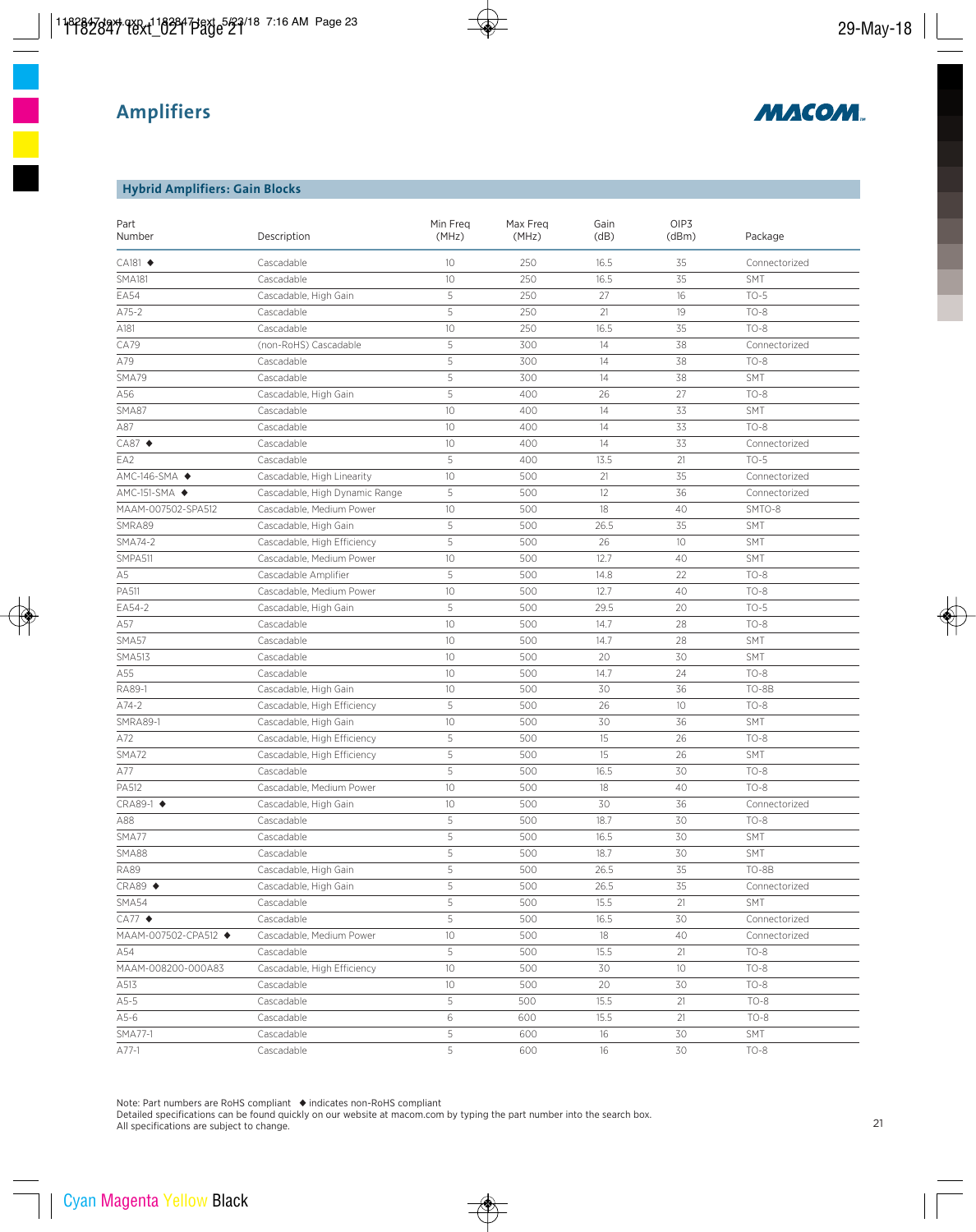

#### **Hybrid Amplifiers: Gain Blocks (continued)**

| Part<br>Number           | Description                    | Min Freq<br>(MHz) | Max Freq<br>(MHz) | Gain<br>(dB) | OIP3<br>(dBm) | Package       |
|--------------------------|--------------------------------|-------------------|-------------------|--------------|---------------|---------------|
| <b>SMA5-6</b>            | Cascadable                     | 6                 | 600               | 16           | 21            | <b>SMT</b>    |
| CA77-1 ◆                 | Cascadable                     | 5                 | 600               | 16           | 30            | Connectorized |
| A59-1                    | Cascadable, High Dynamic Range | 10                | 700               | 10.5         | 36            | $TO-8$        |
| <b>SMA59-1</b>           | Cascadable, High Dynamic Range | 10                | 700               | 10.5         | 36            | <b>SMT</b>    |
| SMA89                    | Cascadable                     | 100               | 800               | 22           | 30            | <b>SMT</b>    |
| A89                      | Cascadable                     | 50                | 800               | 22           | 30            | $TO-8$        |
| $A11-2$                  | Cascadable                     | 5                 | 1000              | 16           | 10            | $TO-8$        |
| AMC-145-SMA ◆            | Cascadable                     | 10                | 1000              | 10.7         | 32            | Connectorized |
| AMC-184-SMA ◆            | Cascadable                     | 5                 | 1000              | 20           | 20            | Connectorized |
| $CA17$ $\blacklozenge$   | Cascadable                     | 10                | 1000              | 12           | 27            | Connectorized |
| CA1021 ◆                 | Cascadable, High Gain          | 10                | 1000              | 26           | 26            | Connectorized |
| $CRA69 \triangleleft$    | Cascadable, High Gain          | 10                | 1000              | 25           | 34            | Connectorized |
| $CRA66 \triangleleft$    | Cascadable, High Gain          | 10                | 1000              | 37           | 30            | Connectorized |
| CA66-1                   | Cascadable, High Gain          | 10                | 1000              | 27.5         | 28            | Connectorized |
| SMA1021                  | Cascadable, High Gain          | 10                | 1000              | 26           | 26            | <b>SMT</b>    |
| <b>RA66</b>              | Cascadable, High Gain          | 10                | 1000              | 37           | 30            | TO-8B         |
| SMRA69                   | Cascadable, High Gain          | 10                | 1000              | 25           | 34            | <b>SMT</b>    |
| SMA17                    | Cascadable                     | 10                | 1000              | 12           | 27            | <b>SMT</b>    |
| A17                      | Cascadable Amplifier           | 10                | 1000              | 12           | 27            | $TO-8$        |
| A66-1                    | Cascadable, High Gain          | 10                | 1000              | 27.5         | 28            | $TO-8$        |
| SMA66-1                  | Cascadable, High Gain          | 10                | 1000              | 27.5         | 28            | SMT           |
| <b>RA69</b>              | Cascadable, High Gain          | 10                | 1000              | 25           | 34            | TO-8B         |
| $A19-1$                  | Cascadable Amplifier           | 10                | 1000              | 11.5         | 35            | $TO-8$        |
| <b>SMA19-1</b>           | Cascadable                     | 10                | 1000              | 11.5         | 35            | <b>SMT</b>    |
| $CA19-1$ $\blacklozenge$ | Cascadable                     | 10                | 1000              | 11.5         | 35            | Connectorized |
| AMC-180-SMA ◆            | Cascadable                     | 5                 | 1000              | 9.7          | 28            | Connectorized |
| AMC-155-SMA ◆            | Cascadable, High Dynamic Range | 300               | 1000              | 12.3         | 30            | Connectorized |
| SMRA66                   | Cascadable, High Gain          | 10                | 1000              | 37           | 30            | <b>SMT</b>    |
| A1021                    | Cascadable, High Gain          | 10                | 1000              | 26           | 26            | $TO-8$        |
| $CA66$ $\blacklozenge$   | Cascadable                     | 10                | 1200              | 23.5         | 28            | Connectorized |
| $CAG4$ $\blacklozenge$   | Cascadable, High Gain          | 10                | 1200              | 26           | 20            | Connectorized |
| SMA66                    | Cascadable                     | 10                | 1200              | 23.5         | 28            | <b>SMT</b>    |
| SMA64                    | Cascadable, High Gain          | 10                | 1200              | 26           | 20            | SMT           |
| A64                      | Cascadable, High Gain          | 10                | 1200              | 26           | 20            | $TO-8$        |
| A66                      | Cascadable                     | 10                | 1200              | 23.5         | 28            | $TO-8$        |
| SMA28                    | Cascadable                     | 10                | 1500              | 11           | 29            | SMT           |
| $CA26$ $\rightarrow$     | Cascadable                     | 10                | 1500              | 20.5         | 27            | Connectorized |
| $CA24$ $\rightarrow$     | Cascadable                     | 5                 | 1500              | 20           | 21            | Connectorized |
| $SMA29-1$                | Cascadable                     | 10                | 1500              | 9            | 32            | <b>SMT</b>    |
| A26                      | Cascadable Amplifier           | 10                | 1500              | 20.5         | 27            | $TO-8$        |
| A29-1                    | Cascadable                     | 10                | 1500              | 9            | 32            | $TO-8$        |
| A28                      | Cascadable                     | 10                | 1500              | 11           | 29            | $TO-8$        |
| A25                      | Cascadable Amplifier           | 5                 | 1500              | 10           | 21            | $TO-8$        |
| A24                      | Cascadable                     | 5                 | 1500              | 20           | 21            | $TO-8$        |
| SMA26                    | Cascadable                     | 10                | 1500              | 20.5         | 27            | <b>SMT</b>    |
| SMA24                    | Cascadable                     | 5                 | 1500              | 20           | 21            | <b>SMT</b>    |
| A27                      | Cascadable                     | 5                 | 1500              | 8.5          | 28            | $TO-8$        |
| $CA28$ $\blacklozenge$   | Cascadable                     | $10\,$            | 1500              | 11           | 29            | Connectorized |

Note: Part numbers are RoHS compliant ◆ indicates non-RoHS compliant

Detailed specifications can be found quickly on our website at macom.com by typing the part number into the search box.

22 All specifications are subject to change.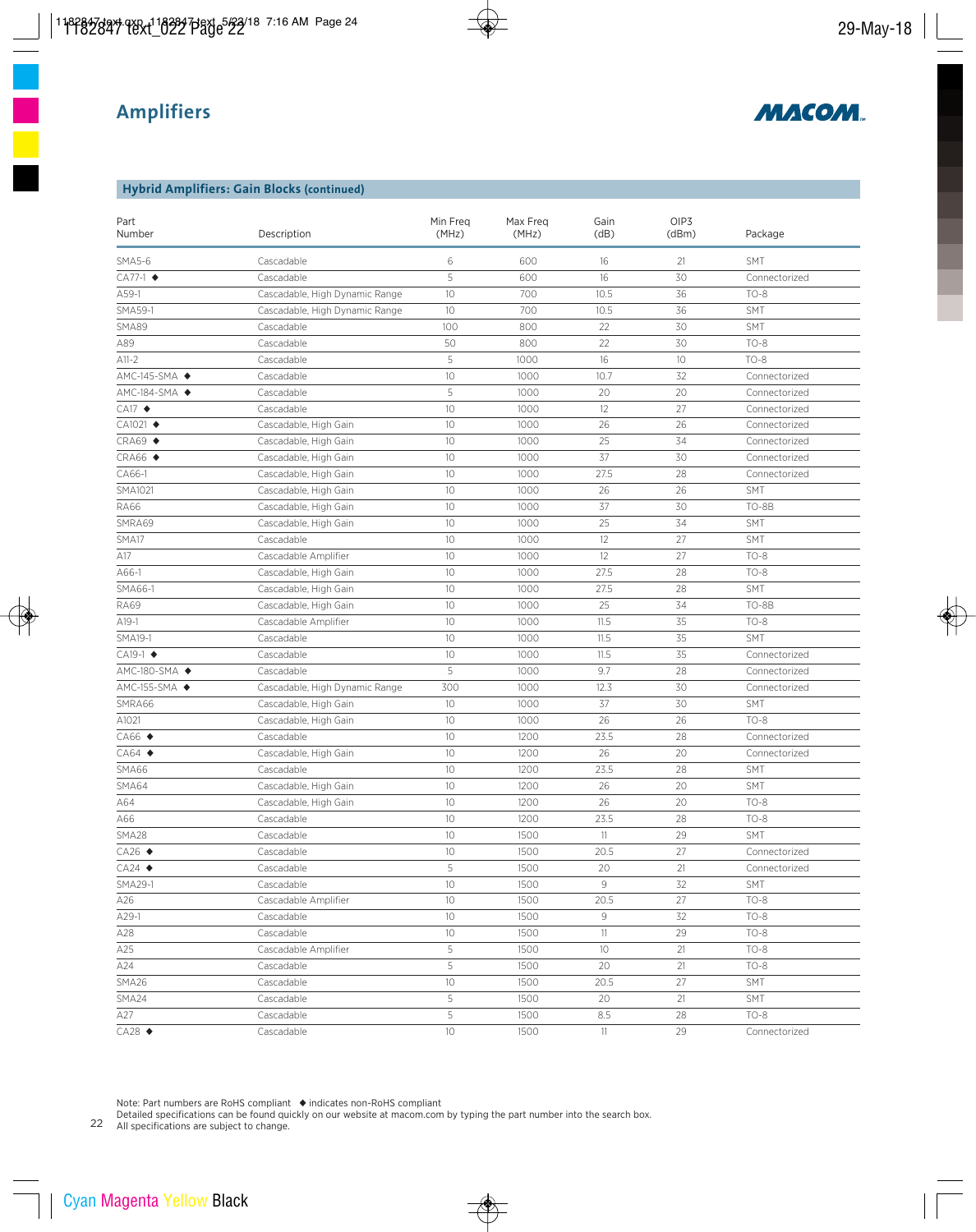

#### **Hybrid Amplifiers: Gain Blocks (continued)**

| Part<br>Number           | Description              | Min Freq<br>(MHz)   | Max Freq<br>(MHz) | Gain<br>(dB) | OIP3<br>(dBm) | Package          |
|--------------------------|--------------------------|---------------------|-------------------|--------------|---------------|------------------|
| SMA27                    | Cascadable               | 5                   | 1500              | 8.5          | 28            | <b>SMT</b>       |
| CA29-1 ◆                 | Cascadable               | 10                  | 1500              | 9            | 32            | Connectorized    |
| $CRA36 \triangleleft$    | Cascadable, High Gain    | 100                 | 2000              | 24           | 22            | Connectorized    |
| SMA36                    | Cascadable               | 100                 | 2000              | 16.5         | 23            | <b>SMT</b>       |
| <b>SMPA2010</b>          | Cascadable, Medium Power | 200                 | 2000              | 10           | 33            | SMT              |
| A38                      | Cascadable               | 10                  | 2000              | 9.5          | 30            | $TO-8$           |
| $CA38$ $\triangleleft$   | Cascadable               | 10                  | 2000              | 9.5          | 30            | Connectorized    |
| SMA39                    | Cascadable               | 10                  | 2000              | 7.5          | 34            | SMT              |
| <b>RA36</b>              | Cascadable, High Gain    | 100                 | 2000              | 24           | 22            | $TO-8$           |
| SMA35                    | Cascadable               | 10                  | 2000              | 10           | 21            | SMT              |
| A39                      | Cascadable               | 10                  | 2000              | 7.5          | 34            | $TO-8$           |
| SMA38                    | Cascadable               | 10                  | 2000              | 9.5          | 30            | SMT              |
| A34                      | Cascadable               | 100                 | 2000              | 16           | 18            | $TO-8$           |
| A36                      | Cascadable               | 100                 | 2000              | 16.5         | 23            | $TO-8$           |
| SMA37                    | Cascadable               | 10                  | 2000              | 10           | 28            | SMT              |
| SMRA36                   | Cascadable, High Gain    | 100                 | 2000              | 24           | 22            | SMT              |
| A37                      | Cascadable               | 10                  | 2000              | 10           | 28            | $TO-8$           |
| SMA34                    | Cascadable               | 100                 | 2000              | 16           | 18            | SMT              |
| A35                      | Cascadable               | 10                  | 2000              | 10           | 21            | $TO-8$           |
| $CA35$ $\triangleleft$   | Cascadable               | 10                  | 2000              | 10           | 21            | Connectorized    |
| CA36-1 ◆                 | Cascadable               | 100                 | 2300              | 16.2         | 23            | Connectorized    |
| A36-1                    | Cascadable               | 100                 | 2300              | 16.2         | 23            | $TO-8$           |
| SMA36-1                  | Cascadable               | 100                 | 2300              | 16.2         | 23            | SMT              |
| A33-1                    | Cascadable               | $\overline{2}$      | 2400              | 9            | 19            | $TO-8$           |
| SMA33-1                  | Cascadable               | $\overline{2}$      | 2400              | 9            | 19            | SMT              |
| A35-1                    | Cascadable               | $\overline{2}$      | 2400              | $\mathcal G$ | 23            | $TO-8$           |
| $CA33-1$ $\blacklozenge$ | Cascadable               | $\overline{c}$      | 2400              | 9            | 19            | Connectorized    |
| SMA35-1                  | Cascadable               | $\overline{c}$      | 2400              | 9            | 23            | <b>SMT</b>       |
| CA3010 ◆                 | Cascadable               | $\circlearrowright$ | 2500              | 9.5          | 35            | Connectorized    |
| MAAM-007947-CA3602 ◆     | Cascadable               | 100                 | 2600              | 15           | 30            | Connectorized    |
| A36-2                    | Cascadable               | 100                 | 2600              | 15           | 30            | $TO-8$           |
| SMA36-2                  | Cascadable               | 100                 | 2600              | 15           | 30            | SMT              |
| <b>SMPA38-2</b>          | Cascadable, Medium Power | 200                 | 2600              | 8.5          | 33            | <b>SMT</b>       |
| PA38-2                   | Cascadable, Medium Power | 200                 | 2600              | 8.5          | 33            | $TO-8$           |
| SMA43                    | Cascadable               | 100                 | 3200              | 11.5         | 21            | SMT              |
| A43                      | Cascadable               | 100                 | 3200              | 11.5         | 21            | $TO-8$           |
| $CPA48$ $\blacklozenge$  | Cascadable, Medium Power | 1000                | 4000              | 16           | 34            | Connectorized    |
| <b>RA46</b>              | Cascadable, High Gain    | 1000                | 4000              | 25.5         | 30            | TO-8B            |
| SMPA48                   | Cascadable, Medium Power | 1000                | 4000              | 16           | 34            | <b>SMT</b>       |
| <b>PA48</b>              | Cascadable, Medium Power | 1000                | 4000              | 16           | 34            | TO-8B            |
| SMRA46                   | Cascadable, High Gain    | 1000                | 4000              | 25.5         | 30            | <b>SMT</b>       |
| SMRA62                   | Cascadable, High Gain    | 2000                | 6000              | 16           | 28            | SMT              |
| RA62                     | Cascadable, High Gain    | 2000                | 6000              | 16           | 28            | TO-8B            |
| AM42-0040                | Power, VSAT MMIC         | 5900                | 6400              | 30           | 42            | R380/CR15        |
| AM42-0039                | Power, C-Band VSAT       | 5900                | 7100              | 33           | 45            | CR <sub>15</sub> |
| AM42-0007                | Power, GaAs MMIC         | 14000               | 14500             | 22           | 41            | R380/CR15        |
| AM42-0002                | Power, VSAT MMIC         | 14000               | 14500             | 22           | 39            | R380 / CR15      |

Note: Part numbers are RoHS compliant ◆ indicates non-RoHS compliant

Detailed specifications can be found quickly on our website at macom.com by typing the part number into the search box. All specifications are subject to change.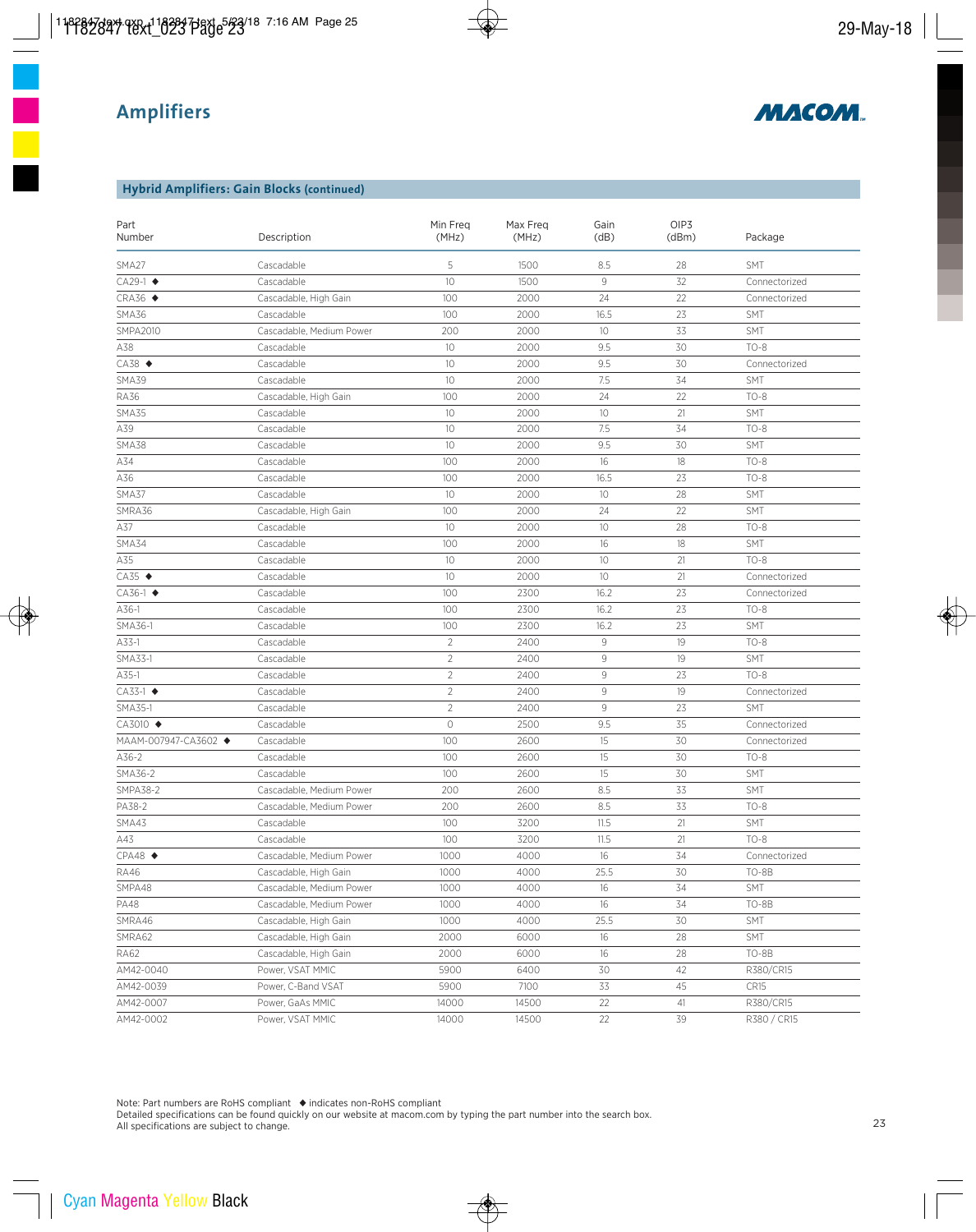

## **Hybrid Amplifiers: Low Noise Amplifiers**

| AMC-162-SMA ◆<br>Cascadable, Low Noise, Hi Dyn Rge<br>100<br>12.5<br>1.5<br>30<br>Connectorized<br>10<br>1.5<br>30<br>Cascadable, High Dynamic Range<br>10<br>100<br>12.5<br>$TO-8$<br>AMS-162-PIN ◆<br>AM-162-PIN ◆<br>Cascadable, High Dynamic Range<br>10<br>100<br>12.5<br>1.1<br>32<br>$TO-8$<br>5<br>3<br>100<br>17<br>36<br>$TO-8$<br>A101<br>Cascadable, High Linearity<br>5<br>3<br><b>SMA101</b><br>100<br>17<br>36<br><b>SMT</b><br>Cascadable, High Linearity<br>10<br>$\overline{2}$<br>MAAM-007844-0CA801 ◆<br>200<br>27.3<br>28<br>Cascadable<br>Connectorized<br>SMA80-1<br>10<br>27.3<br>2<br>Cascadable<br>200<br>28<br>SMT<br>$\overline{2}$<br>A80-1<br>10<br>200<br>27.3<br>28<br>$TO-8$<br>Cascadable<br>5<br>A71<br>Cascadable Amplifier<br>200<br>18<br>2.1<br>10 <sup>°</sup><br>$TO-8$<br>SMA70-1<br>10<br>250<br>1.8<br>SMT<br>Cascadable, High Dynamic Range<br>8<br>28<br>$CAS3-1$ $\blacklozenge$<br>10<br>250<br>35.5<br>2.5<br>9<br>Cascadable<br>Connectorized<br>20<br>A82-1<br>250<br>19<br>2.8<br>26<br>$TO-8$<br>Cascadable<br>1.6<br>24<br>10<br>250<br>8<br>SMT<br>SMA70<br>Cascadable, High Dynamic Range<br>250<br>26<br>SMA82-1<br>20<br>19<br>2.8<br><b>SMT</b><br>Cascadable<br>$CAB2$ $\triangleleft$<br>20<br>250<br>25<br>2.8<br>31<br>Cascadable<br>Connectorized<br>8<br>1.8<br>$A70-1$<br>10<br>250<br>28<br>$TO-8$<br>Cascadable, High Dynamic Range<br>$CA231$ $\rightarrow$<br>10<br>250<br>26<br>1.7<br>22<br>Cascadable, High Gain<br>Connectorized<br>20<br>SMA82<br>250<br>25<br>2.8<br>31<br><b>SMT</b><br>Cascadable<br>SMA81-1<br>20<br>250<br>25<br>2.5<br>27<br>SMT<br>Cascadable<br>SMA81<br>Cascadable<br>20<br>250<br>24.5<br>2.6<br>28<br>Ceramic SMTO-8<br>250<br>A231<br>Cascadable, High Gain<br>10<br>26<br>1.7<br>22<br>$TO-8$<br>A70<br>250<br>8<br>1.6<br>24<br>$TO-8$<br>Cascadable, High Dynamic Range<br>10<br>20<br>250<br>25<br>2.5<br>27<br>$TO-8$<br>A81-1<br>Cascadable<br>8<br>A70-3<br>20<br>250<br>2.8<br>40<br>$TO-8$<br>Cascadable, High Dynamic Range<br>35.5<br>SMA83-1<br>10<br>250<br>2.5<br>9<br>SMT<br>Cascadable<br>250<br>A82<br>20<br>25<br>2.8<br>31<br>$TO-8$<br>Cascadable<br>1.7<br><b>SMA231</b><br>10<br>250<br>26<br>22<br><b>SMT</b><br>Cascadable, High Gain<br>3<br>20<br>250<br>25.5<br>28<br>$TO-8$<br>A81<br>Cascadable<br>$CA70-2$ $\blacklozenge$<br>8<br>10<br>250<br>2.2<br>38<br>Cascadable, High Dynamic Range<br>Connectorized<br>5<br>$A74-1$<br>250<br>31<br>4.5<br>21<br>$TO-8$<br>Cascadable, High Gain<br>$A70-2$<br>250<br>8<br>2.2<br>$TO-8$<br>Cascadable, High Dynamic Range<br>10<br>38<br>8<br>AMC-119-SMA ◆<br>30<br>250<br>2.5<br>35<br>Cascadable, High Linearity<br>Connectorized<br>9<br>A83-1<br>Cascadable<br>10<br>250<br>35.5<br>2.5<br>$TO-8$<br>$CA78$ $\triangleleft$<br>5<br>300<br>14<br>3.5<br>35<br>Cascadable<br>Connectorized<br>SMA87-2<br>10<br>300<br>16<br>2.9<br>24<br>SMT<br>Cascadable<br>5<br>3.5<br>35<br>A78<br>300<br>14<br>$TO-8$<br>Cascadable<br>$TO-8$<br>$A87-2$<br>300<br>2.9<br>24<br>Cascadable<br>$10\,$<br>16<br>5<br>300<br>14<br>3.5<br>35<br>SMA78<br>Cascadable<br><b>SMT</b><br>SMA70-2<br>$10$<br>2.2<br>Cascadable, High Dynamic Range<br>300<br>8<br>38<br>Ceramic SMTO-8<br>SMA70-3<br>8<br>15<br>300<br>2.8<br>40<br>Cascadable, High Dynamic Range<br>Ceramic SMTO-8<br>PAW1027 ◆<br>35<br>350<br>38.5<br>3.7<br>43<br>SOT115J<br>Ultra Linear Power, Multi Carrier<br>5<br>EA1<br>400<br>14<br>4.3<br>13<br>$TO-5$<br>Cascadable<br>$CAB7-1$ $\blacklozenge$<br>10<br>400<br>3.4<br>31<br>Connectorized<br>Cascadable<br>16<br><b>SMA411</b><br>10<br>400<br>3<br>24<br>SMT<br>Cascadable<br>15.8<br>SMA87-1<br>Cascadable<br>10<br>400<br>16<br>3.4<br>31<br>SMT<br>$TO-8$<br>A87-1<br>Cascadable<br>10<br>400<br>16<br>3.4<br>31<br>MAAM-008199-000A51<br>10<br>2.7<br>10<br>Cascadable<br>400<br>15<br>$TO-8$<br>3<br>Cascadable<br>10<br>400<br>15.8<br>24<br>$TO-8$<br>A411<br>3.4<br>10<br>500<br>17<br>33<br>$CA511$ $\blacklozenge$<br>Cascadable<br>Connectorized<br>5<br>Cascadable, High Gain<br>500<br>28<br>$\overline{4}$<br>32<br>SMTO-8<br>MAAM-007272-SMA514<br>5<br>3.5<br>33<br>MAAM-007272-0CA515 ◆<br>Cascadable, High Gain<br>500<br>27.5<br>Connectorized<br>5<br>3<br>$CA74$ $\rightarrow$<br>500<br>30<br>20<br>Cascadable, High Gain<br>Connectorized | Part<br>Number | Description | Min Freq<br>(MHz) | Max Freg<br>(MHz) | Gain<br>(dB) | Noise Figure<br>(mA) | OIP3<br>(dBm) | Package |
|------------------------------------------------------------------------------------------------------------------------------------------------------------------------------------------------------------------------------------------------------------------------------------------------------------------------------------------------------------------------------------------------------------------------------------------------------------------------------------------------------------------------------------------------------------------------------------------------------------------------------------------------------------------------------------------------------------------------------------------------------------------------------------------------------------------------------------------------------------------------------------------------------------------------------------------------------------------------------------------------------------------------------------------------------------------------------------------------------------------------------------------------------------------------------------------------------------------------------------------------------------------------------------------------------------------------------------------------------------------------------------------------------------------------------------------------------------------------------------------------------------------------------------------------------------------------------------------------------------------------------------------------------------------------------------------------------------------------------------------------------------------------------------------------------------------------------------------------------------------------------------------------------------------------------------------------------------------------------------------------------------------------------------------------------------------------------------------------------------------------------------------------------------------------------------------------------------------------------------------------------------------------------------------------------------------------------------------------------------------------------------------------------------------------------------------------------------------------------------------------------------------------------------------------------------------------------------------------------------------------------------------------------------------------------------------------------------------------------------------------------------------------------------------------------------------------------------------------------------------------------------------------------------------------------------------------------------------------------------------------------------------------------------------------------------------------------------------------------------------------------------------------------------------------------------------------------------------------------------------------------------------------------------------------------------------------------------------------------------------------------------------------------------------------------------------------------------------------------------------------------------------------------------------------------------------------------------------------------------------------------------------------------------------------------------------------------------------------------------------------------------------------------------------------------------------------------------------------------------------------------------------------------------------------------------------------------------------------------------------------------------------------------------------------------------------------------------------------------------------------------------------------------------------------------------------------------------------------------------------------------------------------------------------------------------------------------------------------------------------|----------------|-------------|-------------------|-------------------|--------------|----------------------|---------------|---------|
|                                                                                                                                                                                                                                                                                                                                                                                                                                                                                                                                                                                                                                                                                                                                                                                                                                                                                                                                                                                                                                                                                                                                                                                                                                                                                                                                                                                                                                                                                                                                                                                                                                                                                                                                                                                                                                                                                                                                                                                                                                                                                                                                                                                                                                                                                                                                                                                                                                                                                                                                                                                                                                                                                                                                                                                                                                                                                                                                                                                                                                                                                                                                                                                                                                                                                                                                                                                                                                                                                                                                                                                                                                                                                                                                                                                                                                                                                                                                                                                                                                                                                                                                                                                                                                                                                                                                                                  |                |             |                   |                   |              |                      |               |         |
|                                                                                                                                                                                                                                                                                                                                                                                                                                                                                                                                                                                                                                                                                                                                                                                                                                                                                                                                                                                                                                                                                                                                                                                                                                                                                                                                                                                                                                                                                                                                                                                                                                                                                                                                                                                                                                                                                                                                                                                                                                                                                                                                                                                                                                                                                                                                                                                                                                                                                                                                                                                                                                                                                                                                                                                                                                                                                                                                                                                                                                                                                                                                                                                                                                                                                                                                                                                                                                                                                                                                                                                                                                                                                                                                                                                                                                                                                                                                                                                                                                                                                                                                                                                                                                                                                                                                                                  |                |             |                   |                   |              |                      |               |         |
|                                                                                                                                                                                                                                                                                                                                                                                                                                                                                                                                                                                                                                                                                                                                                                                                                                                                                                                                                                                                                                                                                                                                                                                                                                                                                                                                                                                                                                                                                                                                                                                                                                                                                                                                                                                                                                                                                                                                                                                                                                                                                                                                                                                                                                                                                                                                                                                                                                                                                                                                                                                                                                                                                                                                                                                                                                                                                                                                                                                                                                                                                                                                                                                                                                                                                                                                                                                                                                                                                                                                                                                                                                                                                                                                                                                                                                                                                                                                                                                                                                                                                                                                                                                                                                                                                                                                                                  |                |             |                   |                   |              |                      |               |         |
|                                                                                                                                                                                                                                                                                                                                                                                                                                                                                                                                                                                                                                                                                                                                                                                                                                                                                                                                                                                                                                                                                                                                                                                                                                                                                                                                                                                                                                                                                                                                                                                                                                                                                                                                                                                                                                                                                                                                                                                                                                                                                                                                                                                                                                                                                                                                                                                                                                                                                                                                                                                                                                                                                                                                                                                                                                                                                                                                                                                                                                                                                                                                                                                                                                                                                                                                                                                                                                                                                                                                                                                                                                                                                                                                                                                                                                                                                                                                                                                                                                                                                                                                                                                                                                                                                                                                                                  |                |             |                   |                   |              |                      |               |         |
|                                                                                                                                                                                                                                                                                                                                                                                                                                                                                                                                                                                                                                                                                                                                                                                                                                                                                                                                                                                                                                                                                                                                                                                                                                                                                                                                                                                                                                                                                                                                                                                                                                                                                                                                                                                                                                                                                                                                                                                                                                                                                                                                                                                                                                                                                                                                                                                                                                                                                                                                                                                                                                                                                                                                                                                                                                                                                                                                                                                                                                                                                                                                                                                                                                                                                                                                                                                                                                                                                                                                                                                                                                                                                                                                                                                                                                                                                                                                                                                                                                                                                                                                                                                                                                                                                                                                                                  |                |             |                   |                   |              |                      |               |         |
|                                                                                                                                                                                                                                                                                                                                                                                                                                                                                                                                                                                                                                                                                                                                                                                                                                                                                                                                                                                                                                                                                                                                                                                                                                                                                                                                                                                                                                                                                                                                                                                                                                                                                                                                                                                                                                                                                                                                                                                                                                                                                                                                                                                                                                                                                                                                                                                                                                                                                                                                                                                                                                                                                                                                                                                                                                                                                                                                                                                                                                                                                                                                                                                                                                                                                                                                                                                                                                                                                                                                                                                                                                                                                                                                                                                                                                                                                                                                                                                                                                                                                                                                                                                                                                                                                                                                                                  |                |             |                   |                   |              |                      |               |         |
|                                                                                                                                                                                                                                                                                                                                                                                                                                                                                                                                                                                                                                                                                                                                                                                                                                                                                                                                                                                                                                                                                                                                                                                                                                                                                                                                                                                                                                                                                                                                                                                                                                                                                                                                                                                                                                                                                                                                                                                                                                                                                                                                                                                                                                                                                                                                                                                                                                                                                                                                                                                                                                                                                                                                                                                                                                                                                                                                                                                                                                                                                                                                                                                                                                                                                                                                                                                                                                                                                                                                                                                                                                                                                                                                                                                                                                                                                                                                                                                                                                                                                                                                                                                                                                                                                                                                                                  |                |             |                   |                   |              |                      |               |         |
|                                                                                                                                                                                                                                                                                                                                                                                                                                                                                                                                                                                                                                                                                                                                                                                                                                                                                                                                                                                                                                                                                                                                                                                                                                                                                                                                                                                                                                                                                                                                                                                                                                                                                                                                                                                                                                                                                                                                                                                                                                                                                                                                                                                                                                                                                                                                                                                                                                                                                                                                                                                                                                                                                                                                                                                                                                                                                                                                                                                                                                                                                                                                                                                                                                                                                                                                                                                                                                                                                                                                                                                                                                                                                                                                                                                                                                                                                                                                                                                                                                                                                                                                                                                                                                                                                                                                                                  |                |             |                   |                   |              |                      |               |         |
|                                                                                                                                                                                                                                                                                                                                                                                                                                                                                                                                                                                                                                                                                                                                                                                                                                                                                                                                                                                                                                                                                                                                                                                                                                                                                                                                                                                                                                                                                                                                                                                                                                                                                                                                                                                                                                                                                                                                                                                                                                                                                                                                                                                                                                                                                                                                                                                                                                                                                                                                                                                                                                                                                                                                                                                                                                                                                                                                                                                                                                                                                                                                                                                                                                                                                                                                                                                                                                                                                                                                                                                                                                                                                                                                                                                                                                                                                                                                                                                                                                                                                                                                                                                                                                                                                                                                                                  |                |             |                   |                   |              |                      |               |         |
|                                                                                                                                                                                                                                                                                                                                                                                                                                                                                                                                                                                                                                                                                                                                                                                                                                                                                                                                                                                                                                                                                                                                                                                                                                                                                                                                                                                                                                                                                                                                                                                                                                                                                                                                                                                                                                                                                                                                                                                                                                                                                                                                                                                                                                                                                                                                                                                                                                                                                                                                                                                                                                                                                                                                                                                                                                                                                                                                                                                                                                                                                                                                                                                                                                                                                                                                                                                                                                                                                                                                                                                                                                                                                                                                                                                                                                                                                                                                                                                                                                                                                                                                                                                                                                                                                                                                                                  |                |             |                   |                   |              |                      |               |         |
|                                                                                                                                                                                                                                                                                                                                                                                                                                                                                                                                                                                                                                                                                                                                                                                                                                                                                                                                                                                                                                                                                                                                                                                                                                                                                                                                                                                                                                                                                                                                                                                                                                                                                                                                                                                                                                                                                                                                                                                                                                                                                                                                                                                                                                                                                                                                                                                                                                                                                                                                                                                                                                                                                                                                                                                                                                                                                                                                                                                                                                                                                                                                                                                                                                                                                                                                                                                                                                                                                                                                                                                                                                                                                                                                                                                                                                                                                                                                                                                                                                                                                                                                                                                                                                                                                                                                                                  |                |             |                   |                   |              |                      |               |         |
|                                                                                                                                                                                                                                                                                                                                                                                                                                                                                                                                                                                                                                                                                                                                                                                                                                                                                                                                                                                                                                                                                                                                                                                                                                                                                                                                                                                                                                                                                                                                                                                                                                                                                                                                                                                                                                                                                                                                                                                                                                                                                                                                                                                                                                                                                                                                                                                                                                                                                                                                                                                                                                                                                                                                                                                                                                                                                                                                                                                                                                                                                                                                                                                                                                                                                                                                                                                                                                                                                                                                                                                                                                                                                                                                                                                                                                                                                                                                                                                                                                                                                                                                                                                                                                                                                                                                                                  |                |             |                   |                   |              |                      |               |         |
|                                                                                                                                                                                                                                                                                                                                                                                                                                                                                                                                                                                                                                                                                                                                                                                                                                                                                                                                                                                                                                                                                                                                                                                                                                                                                                                                                                                                                                                                                                                                                                                                                                                                                                                                                                                                                                                                                                                                                                                                                                                                                                                                                                                                                                                                                                                                                                                                                                                                                                                                                                                                                                                                                                                                                                                                                                                                                                                                                                                                                                                                                                                                                                                                                                                                                                                                                                                                                                                                                                                                                                                                                                                                                                                                                                                                                                                                                                                                                                                                                                                                                                                                                                                                                                                                                                                                                                  |                |             |                   |                   |              |                      |               |         |
|                                                                                                                                                                                                                                                                                                                                                                                                                                                                                                                                                                                                                                                                                                                                                                                                                                                                                                                                                                                                                                                                                                                                                                                                                                                                                                                                                                                                                                                                                                                                                                                                                                                                                                                                                                                                                                                                                                                                                                                                                                                                                                                                                                                                                                                                                                                                                                                                                                                                                                                                                                                                                                                                                                                                                                                                                                                                                                                                                                                                                                                                                                                                                                                                                                                                                                                                                                                                                                                                                                                                                                                                                                                                                                                                                                                                                                                                                                                                                                                                                                                                                                                                                                                                                                                                                                                                                                  |                |             |                   |                   |              |                      |               |         |
|                                                                                                                                                                                                                                                                                                                                                                                                                                                                                                                                                                                                                                                                                                                                                                                                                                                                                                                                                                                                                                                                                                                                                                                                                                                                                                                                                                                                                                                                                                                                                                                                                                                                                                                                                                                                                                                                                                                                                                                                                                                                                                                                                                                                                                                                                                                                                                                                                                                                                                                                                                                                                                                                                                                                                                                                                                                                                                                                                                                                                                                                                                                                                                                                                                                                                                                                                                                                                                                                                                                                                                                                                                                                                                                                                                                                                                                                                                                                                                                                                                                                                                                                                                                                                                                                                                                                                                  |                |             |                   |                   |              |                      |               |         |
|                                                                                                                                                                                                                                                                                                                                                                                                                                                                                                                                                                                                                                                                                                                                                                                                                                                                                                                                                                                                                                                                                                                                                                                                                                                                                                                                                                                                                                                                                                                                                                                                                                                                                                                                                                                                                                                                                                                                                                                                                                                                                                                                                                                                                                                                                                                                                                                                                                                                                                                                                                                                                                                                                                                                                                                                                                                                                                                                                                                                                                                                                                                                                                                                                                                                                                                                                                                                                                                                                                                                                                                                                                                                                                                                                                                                                                                                                                                                                                                                                                                                                                                                                                                                                                                                                                                                                                  |                |             |                   |                   |              |                      |               |         |
|                                                                                                                                                                                                                                                                                                                                                                                                                                                                                                                                                                                                                                                                                                                                                                                                                                                                                                                                                                                                                                                                                                                                                                                                                                                                                                                                                                                                                                                                                                                                                                                                                                                                                                                                                                                                                                                                                                                                                                                                                                                                                                                                                                                                                                                                                                                                                                                                                                                                                                                                                                                                                                                                                                                                                                                                                                                                                                                                                                                                                                                                                                                                                                                                                                                                                                                                                                                                                                                                                                                                                                                                                                                                                                                                                                                                                                                                                                                                                                                                                                                                                                                                                                                                                                                                                                                                                                  |                |             |                   |                   |              |                      |               |         |
|                                                                                                                                                                                                                                                                                                                                                                                                                                                                                                                                                                                                                                                                                                                                                                                                                                                                                                                                                                                                                                                                                                                                                                                                                                                                                                                                                                                                                                                                                                                                                                                                                                                                                                                                                                                                                                                                                                                                                                                                                                                                                                                                                                                                                                                                                                                                                                                                                                                                                                                                                                                                                                                                                                                                                                                                                                                                                                                                                                                                                                                                                                                                                                                                                                                                                                                                                                                                                                                                                                                                                                                                                                                                                                                                                                                                                                                                                                                                                                                                                                                                                                                                                                                                                                                                                                                                                                  |                |             |                   |                   |              |                      |               |         |
|                                                                                                                                                                                                                                                                                                                                                                                                                                                                                                                                                                                                                                                                                                                                                                                                                                                                                                                                                                                                                                                                                                                                                                                                                                                                                                                                                                                                                                                                                                                                                                                                                                                                                                                                                                                                                                                                                                                                                                                                                                                                                                                                                                                                                                                                                                                                                                                                                                                                                                                                                                                                                                                                                                                                                                                                                                                                                                                                                                                                                                                                                                                                                                                                                                                                                                                                                                                                                                                                                                                                                                                                                                                                                                                                                                                                                                                                                                                                                                                                                                                                                                                                                                                                                                                                                                                                                                  |                |             |                   |                   |              |                      |               |         |
|                                                                                                                                                                                                                                                                                                                                                                                                                                                                                                                                                                                                                                                                                                                                                                                                                                                                                                                                                                                                                                                                                                                                                                                                                                                                                                                                                                                                                                                                                                                                                                                                                                                                                                                                                                                                                                                                                                                                                                                                                                                                                                                                                                                                                                                                                                                                                                                                                                                                                                                                                                                                                                                                                                                                                                                                                                                                                                                                                                                                                                                                                                                                                                                                                                                                                                                                                                                                                                                                                                                                                                                                                                                                                                                                                                                                                                                                                                                                                                                                                                                                                                                                                                                                                                                                                                                                                                  |                |             |                   |                   |              |                      |               |         |
|                                                                                                                                                                                                                                                                                                                                                                                                                                                                                                                                                                                                                                                                                                                                                                                                                                                                                                                                                                                                                                                                                                                                                                                                                                                                                                                                                                                                                                                                                                                                                                                                                                                                                                                                                                                                                                                                                                                                                                                                                                                                                                                                                                                                                                                                                                                                                                                                                                                                                                                                                                                                                                                                                                                                                                                                                                                                                                                                                                                                                                                                                                                                                                                                                                                                                                                                                                                                                                                                                                                                                                                                                                                                                                                                                                                                                                                                                                                                                                                                                                                                                                                                                                                                                                                                                                                                                                  |                |             |                   |                   |              |                      |               |         |
|                                                                                                                                                                                                                                                                                                                                                                                                                                                                                                                                                                                                                                                                                                                                                                                                                                                                                                                                                                                                                                                                                                                                                                                                                                                                                                                                                                                                                                                                                                                                                                                                                                                                                                                                                                                                                                                                                                                                                                                                                                                                                                                                                                                                                                                                                                                                                                                                                                                                                                                                                                                                                                                                                                                                                                                                                                                                                                                                                                                                                                                                                                                                                                                                                                                                                                                                                                                                                                                                                                                                                                                                                                                                                                                                                                                                                                                                                                                                                                                                                                                                                                                                                                                                                                                                                                                                                                  |                |             |                   |                   |              |                      |               |         |
|                                                                                                                                                                                                                                                                                                                                                                                                                                                                                                                                                                                                                                                                                                                                                                                                                                                                                                                                                                                                                                                                                                                                                                                                                                                                                                                                                                                                                                                                                                                                                                                                                                                                                                                                                                                                                                                                                                                                                                                                                                                                                                                                                                                                                                                                                                                                                                                                                                                                                                                                                                                                                                                                                                                                                                                                                                                                                                                                                                                                                                                                                                                                                                                                                                                                                                                                                                                                                                                                                                                                                                                                                                                                                                                                                                                                                                                                                                                                                                                                                                                                                                                                                                                                                                                                                                                                                                  |                |             |                   |                   |              |                      |               |         |
|                                                                                                                                                                                                                                                                                                                                                                                                                                                                                                                                                                                                                                                                                                                                                                                                                                                                                                                                                                                                                                                                                                                                                                                                                                                                                                                                                                                                                                                                                                                                                                                                                                                                                                                                                                                                                                                                                                                                                                                                                                                                                                                                                                                                                                                                                                                                                                                                                                                                                                                                                                                                                                                                                                                                                                                                                                                                                                                                                                                                                                                                                                                                                                                                                                                                                                                                                                                                                                                                                                                                                                                                                                                                                                                                                                                                                                                                                                                                                                                                                                                                                                                                                                                                                                                                                                                                                                  |                |             |                   |                   |              |                      |               |         |
|                                                                                                                                                                                                                                                                                                                                                                                                                                                                                                                                                                                                                                                                                                                                                                                                                                                                                                                                                                                                                                                                                                                                                                                                                                                                                                                                                                                                                                                                                                                                                                                                                                                                                                                                                                                                                                                                                                                                                                                                                                                                                                                                                                                                                                                                                                                                                                                                                                                                                                                                                                                                                                                                                                                                                                                                                                                                                                                                                                                                                                                                                                                                                                                                                                                                                                                                                                                                                                                                                                                                                                                                                                                                                                                                                                                                                                                                                                                                                                                                                                                                                                                                                                                                                                                                                                                                                                  |                |             |                   |                   |              |                      |               |         |
|                                                                                                                                                                                                                                                                                                                                                                                                                                                                                                                                                                                                                                                                                                                                                                                                                                                                                                                                                                                                                                                                                                                                                                                                                                                                                                                                                                                                                                                                                                                                                                                                                                                                                                                                                                                                                                                                                                                                                                                                                                                                                                                                                                                                                                                                                                                                                                                                                                                                                                                                                                                                                                                                                                                                                                                                                                                                                                                                                                                                                                                                                                                                                                                                                                                                                                                                                                                                                                                                                                                                                                                                                                                                                                                                                                                                                                                                                                                                                                                                                                                                                                                                                                                                                                                                                                                                                                  |                |             |                   |                   |              |                      |               |         |
|                                                                                                                                                                                                                                                                                                                                                                                                                                                                                                                                                                                                                                                                                                                                                                                                                                                                                                                                                                                                                                                                                                                                                                                                                                                                                                                                                                                                                                                                                                                                                                                                                                                                                                                                                                                                                                                                                                                                                                                                                                                                                                                                                                                                                                                                                                                                                                                                                                                                                                                                                                                                                                                                                                                                                                                                                                                                                                                                                                                                                                                                                                                                                                                                                                                                                                                                                                                                                                                                                                                                                                                                                                                                                                                                                                                                                                                                                                                                                                                                                                                                                                                                                                                                                                                                                                                                                                  |                |             |                   |                   |              |                      |               |         |
|                                                                                                                                                                                                                                                                                                                                                                                                                                                                                                                                                                                                                                                                                                                                                                                                                                                                                                                                                                                                                                                                                                                                                                                                                                                                                                                                                                                                                                                                                                                                                                                                                                                                                                                                                                                                                                                                                                                                                                                                                                                                                                                                                                                                                                                                                                                                                                                                                                                                                                                                                                                                                                                                                                                                                                                                                                                                                                                                                                                                                                                                                                                                                                                                                                                                                                                                                                                                                                                                                                                                                                                                                                                                                                                                                                                                                                                                                                                                                                                                                                                                                                                                                                                                                                                                                                                                                                  |                |             |                   |                   |              |                      |               |         |
|                                                                                                                                                                                                                                                                                                                                                                                                                                                                                                                                                                                                                                                                                                                                                                                                                                                                                                                                                                                                                                                                                                                                                                                                                                                                                                                                                                                                                                                                                                                                                                                                                                                                                                                                                                                                                                                                                                                                                                                                                                                                                                                                                                                                                                                                                                                                                                                                                                                                                                                                                                                                                                                                                                                                                                                                                                                                                                                                                                                                                                                                                                                                                                                                                                                                                                                                                                                                                                                                                                                                                                                                                                                                                                                                                                                                                                                                                                                                                                                                                                                                                                                                                                                                                                                                                                                                                                  |                |             |                   |                   |              |                      |               |         |
|                                                                                                                                                                                                                                                                                                                                                                                                                                                                                                                                                                                                                                                                                                                                                                                                                                                                                                                                                                                                                                                                                                                                                                                                                                                                                                                                                                                                                                                                                                                                                                                                                                                                                                                                                                                                                                                                                                                                                                                                                                                                                                                                                                                                                                                                                                                                                                                                                                                                                                                                                                                                                                                                                                                                                                                                                                                                                                                                                                                                                                                                                                                                                                                                                                                                                                                                                                                                                                                                                                                                                                                                                                                                                                                                                                                                                                                                                                                                                                                                                                                                                                                                                                                                                                                                                                                                                                  |                |             |                   |                   |              |                      |               |         |
|                                                                                                                                                                                                                                                                                                                                                                                                                                                                                                                                                                                                                                                                                                                                                                                                                                                                                                                                                                                                                                                                                                                                                                                                                                                                                                                                                                                                                                                                                                                                                                                                                                                                                                                                                                                                                                                                                                                                                                                                                                                                                                                                                                                                                                                                                                                                                                                                                                                                                                                                                                                                                                                                                                                                                                                                                                                                                                                                                                                                                                                                                                                                                                                                                                                                                                                                                                                                                                                                                                                                                                                                                                                                                                                                                                                                                                                                                                                                                                                                                                                                                                                                                                                                                                                                                                                                                                  |                |             |                   |                   |              |                      |               |         |
|                                                                                                                                                                                                                                                                                                                                                                                                                                                                                                                                                                                                                                                                                                                                                                                                                                                                                                                                                                                                                                                                                                                                                                                                                                                                                                                                                                                                                                                                                                                                                                                                                                                                                                                                                                                                                                                                                                                                                                                                                                                                                                                                                                                                                                                                                                                                                                                                                                                                                                                                                                                                                                                                                                                                                                                                                                                                                                                                                                                                                                                                                                                                                                                                                                                                                                                                                                                                                                                                                                                                                                                                                                                                                                                                                                                                                                                                                                                                                                                                                                                                                                                                                                                                                                                                                                                                                                  |                |             |                   |                   |              |                      |               |         |
|                                                                                                                                                                                                                                                                                                                                                                                                                                                                                                                                                                                                                                                                                                                                                                                                                                                                                                                                                                                                                                                                                                                                                                                                                                                                                                                                                                                                                                                                                                                                                                                                                                                                                                                                                                                                                                                                                                                                                                                                                                                                                                                                                                                                                                                                                                                                                                                                                                                                                                                                                                                                                                                                                                                                                                                                                                                                                                                                                                                                                                                                                                                                                                                                                                                                                                                                                                                                                                                                                                                                                                                                                                                                                                                                                                                                                                                                                                                                                                                                                                                                                                                                                                                                                                                                                                                                                                  |                |             |                   |                   |              |                      |               |         |
|                                                                                                                                                                                                                                                                                                                                                                                                                                                                                                                                                                                                                                                                                                                                                                                                                                                                                                                                                                                                                                                                                                                                                                                                                                                                                                                                                                                                                                                                                                                                                                                                                                                                                                                                                                                                                                                                                                                                                                                                                                                                                                                                                                                                                                                                                                                                                                                                                                                                                                                                                                                                                                                                                                                                                                                                                                                                                                                                                                                                                                                                                                                                                                                                                                                                                                                                                                                                                                                                                                                                                                                                                                                                                                                                                                                                                                                                                                                                                                                                                                                                                                                                                                                                                                                                                                                                                                  |                |             |                   |                   |              |                      |               |         |
|                                                                                                                                                                                                                                                                                                                                                                                                                                                                                                                                                                                                                                                                                                                                                                                                                                                                                                                                                                                                                                                                                                                                                                                                                                                                                                                                                                                                                                                                                                                                                                                                                                                                                                                                                                                                                                                                                                                                                                                                                                                                                                                                                                                                                                                                                                                                                                                                                                                                                                                                                                                                                                                                                                                                                                                                                                                                                                                                                                                                                                                                                                                                                                                                                                                                                                                                                                                                                                                                                                                                                                                                                                                                                                                                                                                                                                                                                                                                                                                                                                                                                                                                                                                                                                                                                                                                                                  |                |             |                   |                   |              |                      |               |         |
|                                                                                                                                                                                                                                                                                                                                                                                                                                                                                                                                                                                                                                                                                                                                                                                                                                                                                                                                                                                                                                                                                                                                                                                                                                                                                                                                                                                                                                                                                                                                                                                                                                                                                                                                                                                                                                                                                                                                                                                                                                                                                                                                                                                                                                                                                                                                                                                                                                                                                                                                                                                                                                                                                                                                                                                                                                                                                                                                                                                                                                                                                                                                                                                                                                                                                                                                                                                                                                                                                                                                                                                                                                                                                                                                                                                                                                                                                                                                                                                                                                                                                                                                                                                                                                                                                                                                                                  |                |             |                   |                   |              |                      |               |         |
|                                                                                                                                                                                                                                                                                                                                                                                                                                                                                                                                                                                                                                                                                                                                                                                                                                                                                                                                                                                                                                                                                                                                                                                                                                                                                                                                                                                                                                                                                                                                                                                                                                                                                                                                                                                                                                                                                                                                                                                                                                                                                                                                                                                                                                                                                                                                                                                                                                                                                                                                                                                                                                                                                                                                                                                                                                                                                                                                                                                                                                                                                                                                                                                                                                                                                                                                                                                                                                                                                                                                                                                                                                                                                                                                                                                                                                                                                                                                                                                                                                                                                                                                                                                                                                                                                                                                                                  |                |             |                   |                   |              |                      |               |         |
|                                                                                                                                                                                                                                                                                                                                                                                                                                                                                                                                                                                                                                                                                                                                                                                                                                                                                                                                                                                                                                                                                                                                                                                                                                                                                                                                                                                                                                                                                                                                                                                                                                                                                                                                                                                                                                                                                                                                                                                                                                                                                                                                                                                                                                                                                                                                                                                                                                                                                                                                                                                                                                                                                                                                                                                                                                                                                                                                                                                                                                                                                                                                                                                                                                                                                                                                                                                                                                                                                                                                                                                                                                                                                                                                                                                                                                                                                                                                                                                                                                                                                                                                                                                                                                                                                                                                                                  |                |             |                   |                   |              |                      |               |         |
|                                                                                                                                                                                                                                                                                                                                                                                                                                                                                                                                                                                                                                                                                                                                                                                                                                                                                                                                                                                                                                                                                                                                                                                                                                                                                                                                                                                                                                                                                                                                                                                                                                                                                                                                                                                                                                                                                                                                                                                                                                                                                                                                                                                                                                                                                                                                                                                                                                                                                                                                                                                                                                                                                                                                                                                                                                                                                                                                                                                                                                                                                                                                                                                                                                                                                                                                                                                                                                                                                                                                                                                                                                                                                                                                                                                                                                                                                                                                                                                                                                                                                                                                                                                                                                                                                                                                                                  |                |             |                   |                   |              |                      |               |         |
|                                                                                                                                                                                                                                                                                                                                                                                                                                                                                                                                                                                                                                                                                                                                                                                                                                                                                                                                                                                                                                                                                                                                                                                                                                                                                                                                                                                                                                                                                                                                                                                                                                                                                                                                                                                                                                                                                                                                                                                                                                                                                                                                                                                                                                                                                                                                                                                                                                                                                                                                                                                                                                                                                                                                                                                                                                                                                                                                                                                                                                                                                                                                                                                                                                                                                                                                                                                                                                                                                                                                                                                                                                                                                                                                                                                                                                                                                                                                                                                                                                                                                                                                                                                                                                                                                                                                                                  |                |             |                   |                   |              |                      |               |         |
|                                                                                                                                                                                                                                                                                                                                                                                                                                                                                                                                                                                                                                                                                                                                                                                                                                                                                                                                                                                                                                                                                                                                                                                                                                                                                                                                                                                                                                                                                                                                                                                                                                                                                                                                                                                                                                                                                                                                                                                                                                                                                                                                                                                                                                                                                                                                                                                                                                                                                                                                                                                                                                                                                                                                                                                                                                                                                                                                                                                                                                                                                                                                                                                                                                                                                                                                                                                                                                                                                                                                                                                                                                                                                                                                                                                                                                                                                                                                                                                                                                                                                                                                                                                                                                                                                                                                                                  |                |             |                   |                   |              |                      |               |         |
|                                                                                                                                                                                                                                                                                                                                                                                                                                                                                                                                                                                                                                                                                                                                                                                                                                                                                                                                                                                                                                                                                                                                                                                                                                                                                                                                                                                                                                                                                                                                                                                                                                                                                                                                                                                                                                                                                                                                                                                                                                                                                                                                                                                                                                                                                                                                                                                                                                                                                                                                                                                                                                                                                                                                                                                                                                                                                                                                                                                                                                                                                                                                                                                                                                                                                                                                                                                                                                                                                                                                                                                                                                                                                                                                                                                                                                                                                                                                                                                                                                                                                                                                                                                                                                                                                                                                                                  |                |             |                   |                   |              |                      |               |         |
|                                                                                                                                                                                                                                                                                                                                                                                                                                                                                                                                                                                                                                                                                                                                                                                                                                                                                                                                                                                                                                                                                                                                                                                                                                                                                                                                                                                                                                                                                                                                                                                                                                                                                                                                                                                                                                                                                                                                                                                                                                                                                                                                                                                                                                                                                                                                                                                                                                                                                                                                                                                                                                                                                                                                                                                                                                                                                                                                                                                                                                                                                                                                                                                                                                                                                                                                                                                                                                                                                                                                                                                                                                                                                                                                                                                                                                                                                                                                                                                                                                                                                                                                                                                                                                                                                                                                                                  |                |             |                   |                   |              |                      |               |         |
|                                                                                                                                                                                                                                                                                                                                                                                                                                                                                                                                                                                                                                                                                                                                                                                                                                                                                                                                                                                                                                                                                                                                                                                                                                                                                                                                                                                                                                                                                                                                                                                                                                                                                                                                                                                                                                                                                                                                                                                                                                                                                                                                                                                                                                                                                                                                                                                                                                                                                                                                                                                                                                                                                                                                                                                                                                                                                                                                                                                                                                                                                                                                                                                                                                                                                                                                                                                                                                                                                                                                                                                                                                                                                                                                                                                                                                                                                                                                                                                                                                                                                                                                                                                                                                                                                                                                                                  |                |             |                   |                   |              |                      |               |         |
|                                                                                                                                                                                                                                                                                                                                                                                                                                                                                                                                                                                                                                                                                                                                                                                                                                                                                                                                                                                                                                                                                                                                                                                                                                                                                                                                                                                                                                                                                                                                                                                                                                                                                                                                                                                                                                                                                                                                                                                                                                                                                                                                                                                                                                                                                                                                                                                                                                                                                                                                                                                                                                                                                                                                                                                                                                                                                                                                                                                                                                                                                                                                                                                                                                                                                                                                                                                                                                                                                                                                                                                                                                                                                                                                                                                                                                                                                                                                                                                                                                                                                                                                                                                                                                                                                                                                                                  |                |             |                   |                   |              |                      |               |         |
|                                                                                                                                                                                                                                                                                                                                                                                                                                                                                                                                                                                                                                                                                                                                                                                                                                                                                                                                                                                                                                                                                                                                                                                                                                                                                                                                                                                                                                                                                                                                                                                                                                                                                                                                                                                                                                                                                                                                                                                                                                                                                                                                                                                                                                                                                                                                                                                                                                                                                                                                                                                                                                                                                                                                                                                                                                                                                                                                                                                                                                                                                                                                                                                                                                                                                                                                                                                                                                                                                                                                                                                                                                                                                                                                                                                                                                                                                                                                                                                                                                                                                                                                                                                                                                                                                                                                                                  |                |             |                   |                   |              |                      |               |         |
|                                                                                                                                                                                                                                                                                                                                                                                                                                                                                                                                                                                                                                                                                                                                                                                                                                                                                                                                                                                                                                                                                                                                                                                                                                                                                                                                                                                                                                                                                                                                                                                                                                                                                                                                                                                                                                                                                                                                                                                                                                                                                                                                                                                                                                                                                                                                                                                                                                                                                                                                                                                                                                                                                                                                                                                                                                                                                                                                                                                                                                                                                                                                                                                                                                                                                                                                                                                                                                                                                                                                                                                                                                                                                                                                                                                                                                                                                                                                                                                                                                                                                                                                                                                                                                                                                                                                                                  |                |             |                   |                   |              |                      |               |         |
|                                                                                                                                                                                                                                                                                                                                                                                                                                                                                                                                                                                                                                                                                                                                                                                                                                                                                                                                                                                                                                                                                                                                                                                                                                                                                                                                                                                                                                                                                                                                                                                                                                                                                                                                                                                                                                                                                                                                                                                                                                                                                                                                                                                                                                                                                                                                                                                                                                                                                                                                                                                                                                                                                                                                                                                                                                                                                                                                                                                                                                                                                                                                                                                                                                                                                                                                                                                                                                                                                                                                                                                                                                                                                                                                                                                                                                                                                                                                                                                                                                                                                                                                                                                                                                                                                                                                                                  |                |             |                   |                   |              |                      |               |         |
|                                                                                                                                                                                                                                                                                                                                                                                                                                                                                                                                                                                                                                                                                                                                                                                                                                                                                                                                                                                                                                                                                                                                                                                                                                                                                                                                                                                                                                                                                                                                                                                                                                                                                                                                                                                                                                                                                                                                                                                                                                                                                                                                                                                                                                                                                                                                                                                                                                                                                                                                                                                                                                                                                                                                                                                                                                                                                                                                                                                                                                                                                                                                                                                                                                                                                                                                                                                                                                                                                                                                                                                                                                                                                                                                                                                                                                                                                                                                                                                                                                                                                                                                                                                                                                                                                                                                                                  |                |             |                   |                   |              |                      |               |         |
|                                                                                                                                                                                                                                                                                                                                                                                                                                                                                                                                                                                                                                                                                                                                                                                                                                                                                                                                                                                                                                                                                                                                                                                                                                                                                                                                                                                                                                                                                                                                                                                                                                                                                                                                                                                                                                                                                                                                                                                                                                                                                                                                                                                                                                                                                                                                                                                                                                                                                                                                                                                                                                                                                                                                                                                                                                                                                                                                                                                                                                                                                                                                                                                                                                                                                                                                                                                                                                                                                                                                                                                                                                                                                                                                                                                                                                                                                                                                                                                                                                                                                                                                                                                                                                                                                                                                                                  |                |             |                   |                   |              |                      |               |         |
|                                                                                                                                                                                                                                                                                                                                                                                                                                                                                                                                                                                                                                                                                                                                                                                                                                                                                                                                                                                                                                                                                                                                                                                                                                                                                                                                                                                                                                                                                                                                                                                                                                                                                                                                                                                                                                                                                                                                                                                                                                                                                                                                                                                                                                                                                                                                                                                                                                                                                                                                                                                                                                                                                                                                                                                                                                                                                                                                                                                                                                                                                                                                                                                                                                                                                                                                                                                                                                                                                                                                                                                                                                                                                                                                                                                                                                                                                                                                                                                                                                                                                                                                                                                                                                                                                                                                                                  |                |             |                   |                   |              |                      |               |         |
|                                                                                                                                                                                                                                                                                                                                                                                                                                                                                                                                                                                                                                                                                                                                                                                                                                                                                                                                                                                                                                                                                                                                                                                                                                                                                                                                                                                                                                                                                                                                                                                                                                                                                                                                                                                                                                                                                                                                                                                                                                                                                                                                                                                                                                                                                                                                                                                                                                                                                                                                                                                                                                                                                                                                                                                                                                                                                                                                                                                                                                                                                                                                                                                                                                                                                                                                                                                                                                                                                                                                                                                                                                                                                                                                                                                                                                                                                                                                                                                                                                                                                                                                                                                                                                                                                                                                                                  |                |             |                   |                   |              |                      |               |         |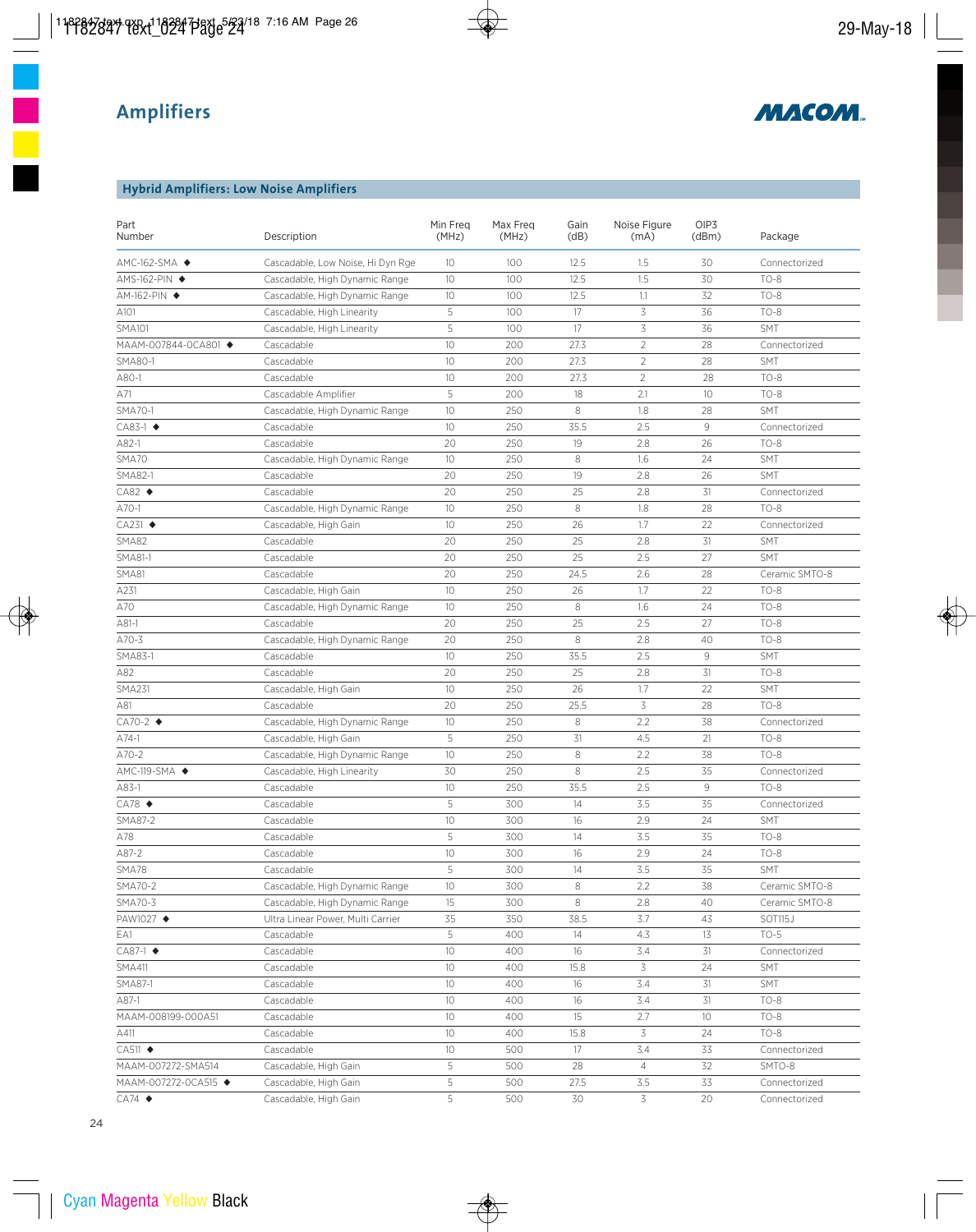

### **Hybrid Amplifiers: Low Noise Amplifiers (continued)**

| Part<br>Number                | Description                           | Min Freq<br>(MHz) | Max Freq<br>(MHz) | Gain<br>(dB) | Noise Figure<br>(mA) | OIP3<br>(dBm) | Package        |
|-------------------------------|---------------------------------------|-------------------|-------------------|--------------|----------------------|---------------|----------------|
| $AMC-147-SMA$                 | Cascadable, High Linearity            | 5                 | 500               | 17           | 3.4                  | 33            | Connectorized  |
| AMC-143-SMA ◆                 | Cascadable                            | 5                 | 500               | 15.8         | 2.5                  | 20            | Connectorized  |
| <b>AM-131-PIN</b>             | Cascadable, Low Noise, High Linearity | 5                 | 500               | 11.5         | $\overline{4}$       | 34            | $TO-8$         |
| $AMC-123-SMA$ $\blacklozenge$ | Cascadable, Low Noise, High Linearity | 5                 | 500               | 10           | 5.5                  | 30            | Connectorized  |
| MAAM-007272-SMA515            | Cascadable, High Gain                 | 5                 | 500               | 27.5         | 3.5                  | 33            | SMTO-8         |
| A515                          | Cascadable, High Gain                 | 5                 | 500               | 27.5         | 3.5                  | 33            | $TO-8$         |
| $CAB1-2$ $\blacklozenge$      | Cascadable                            | 20                | 500               | 24.5         | 3                    | 28            | Connectorized  |
| $CA75$ $\triangleleft$        | Cascadable                            | 5                 | 500               | 21           | 2.1                  | 21            | Connectorized  |
| $CA76$ $\blacklozenge$        | Cascadable, High Gain                 | 5                 | 500               | 28           | 3                    | 28            | Connectorized  |
| PAW1027-1 ◆                   | Ultra Linear Power, Multi Carrier     | 35                | 500               | 38           | 4.2                  | 43            | SOT115J        |
| A76                           | Cascadable, High Gain                 | 5                 | 500               | 28           | 3                    | 28            | $TO-8$         |
| CA531 ◆                       | Cascadable                            | 10                | 500               | 31.7         | $\overline{2}$       | 14            | Connectorized  |
| CA180 ◆                       | Cascadable                            | 10                | 500               | 16.5         | 3.4                  | 33            | Connectorized  |
| SMA59                         | Cascadable, High Dynamic Range        | 5                 | 500               | 11.5         | 4.3                  | 36            | <b>SMT</b>     |
| SMA81-2                       | Cascadable                            | 20                | 500               | 24.5         | 3                    | 28            | <b>SMT</b>     |
| SMA75-3                       | Cascadable                            | 10                | 500               | 20.5         | 1.7                  | 16            | SMT            |
| A75-3                         | Cascadable                            | 10                | 500               | 20.5         | 1.7                  | 16            | $TO-8$         |
| SMA75                         | Cascadable                            | 5                 | 500               | 21           | 2.1                  | 21            | <b>SMT</b>     |
| SMA74                         | Cascadable, High Gain                 | 5                 | 500               | 30           | 3                    | 20            | SMT            |
| <b>SMA531</b>                 | Cascadable                            | 10                | 500               | 31.7         | $\overline{2}$       | 14            | SMT            |
| <b>SMA58</b>                  | Cascadable                            | 5                 | 500               | 11.5         | $\overline{4}$       | 34            | SMT            |
| EA53-2                        | Cascadable                            | 5                 | 500               | 19           | 3.6                  | 24            | $TO-5$         |
| SMA73                         | Cascadable, High Gain                 | 5                 | 500               | 32           | 3.5                  | 15            | <b>SMT</b>     |
| A74                           | Cascadable, High Gain                 | 5                 | 500               | 30           | 3                    | 20            | $TO-8$         |
| A58                           | Cascadable                            | 5                 | 500               | 11.5         | $\overline{4}$       | 34            | $TO-8$         |
| SMA1                          | Cascadable                            | 5                 | 500               | 16           | 2.4                  | 11            | <b>SMT</b>     |
| A1                            | Cascadable Amplifier                  | 5                 | 500               | 16           | 2.4                  | 11            | $TO-8$         |
| A73                           | Cascadable, High Gain                 | 5                 | 500               | 32           | 3.5                  | 15            | $TO-8$         |
| SMA76                         | Cascadable, High Gain                 | 5                 | 500               | 28           | 3                    | 28            | SMT            |
| A75                           | Cascadable Amplifier                  | 5                 | 500               | 21           | 2.1                  | 21            | $TO-8$         |
| SMA76-1                       | Cascadable, High Efficiency           | 5                 | 500               | 27.5         | 3                    | 26            | SMT            |
| A59                           | Cascadable, High Dynamic Range        | 5                 | 500               | 11.5         | 4.3                  | 36            | $TO-8$         |
| A531                          | Cascadable                            | 10                | 500               | 31.7         | $\overline{2}$       | 14            | $TO-8$         |
| $A76-1$                       | Cascadable, High Efficiency           | 5                 | 500               | 27.5         | 3                    | 26            | $TO-8$         |
| SMA53                         | Cascadable                            | 10                | 500               | 15           | 3                    | 16            | <b>SMT</b>     |
| A81-2                         | Cascadable                            | 20                | 500               | 24.5         | 3                    | 28            | $TO-8$         |
| MAAM-008317-CA7503 ◆          | Cascadable                            | 10                | 500               | 20.5         | 1.7                  | 16            | Connectorized  |
| <b>SMA180</b>                 | Cascadable                            | 10                | 500               | 16.5         | 3.4                  | 33            | SMT            |
| MAAM-007272-0CA514            | Cascadable, High Gain                 | 5                 | 500               | 28           | $\overline{4}$       | 32            | Connectorized  |
| A53                           | Cascadable                            | 10                | 500               | 15           | 3                    | 16            | $TO-8$         |
| A514                          | Cascadable, High Gain                 | 5                 | 500               | 28           | $\overline{4}$       | 32            | $TO-8$         |
| A511                          | Cascadable Amplifier                  | 10                | 500               | 17           | 3.4                  | 33            | $TO-8$         |
| A180                          | Cascadable                            | 10                | 500               | 16.5         | 3.4                  | 33            | $TO-8$         |
| A80                           | Cascadable                            | 20                | 500               | 29           | 2.5                  | 27            | $TO-8$         |
| A81-3                         | Cascadable                            | 20                | 500               | 17           | $\overline{4}$       | 20            | $TO-8$         |
| <b>SMA80</b>                  | Cascadable                            | 10                | 550               | 29           | 2.3                  | 27            | Ceramic SMTO-8 |
| AM-160-PIN ◆                  | Cascadable, Low Noise                 | 100               | 600               | 28.2         | 1.6                  | 30            | $TO-8$         |
| AM-191-PIN ◆                  | Cascadable                            | 100               | 600               | 23.5         | 2.5                  | 32            | $TO-8$         |
| SMA67-1                       | Cascadable, High Efficiency           | $10\,$            | 600               | 15           | 3.7                  | 30            | <b>SMT</b>     |

Note: Part numbers are RoHS compliant ◆ indicates non-RoHS compliant

Detailed specifications can be found quickly on our website at macom.com by typing the part number into the search box. All specifications are subject to change.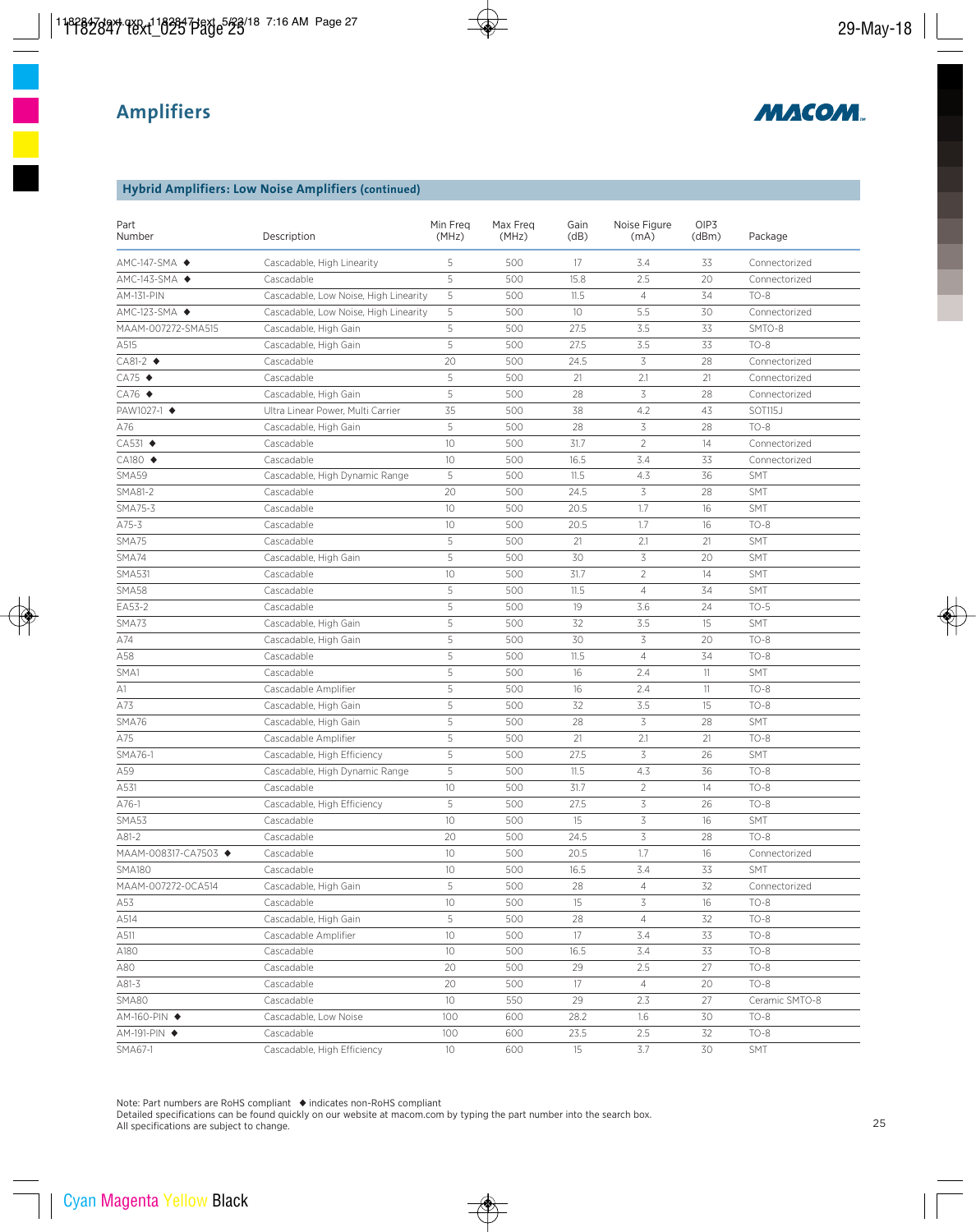

#### **Hybrid Amplifiers: Low Noise Amplifiers (continued)**

| Part<br>Number                | Description                     | Min Freq<br>(MHz) | Max Freq<br>(MHz) | Gain<br>(dB) | Noise Figure<br>(mA) | OIP3<br>(dBm)   | Package       |
|-------------------------------|---------------------------------|-------------------|-------------------|--------------|----------------------|-----------------|---------------|
| <b>SMA611</b>                 | Cascadable, Low Noise, Low Volt | 5                 | 700               | 15           | 3.2                  | 24              | <b>SMT</b>    |
| $CA67-1$ $\blacklozenge$      | Cascadable, High Efficiency     | 10                | 600               | 15           | 3.7                  | 30              | Connectorized |
| A67-1                         | Cascadable, High Efficiency     | 10                | 600               | 15           | 3.7                  | 30              | $TO-8$        |
| A611                          | Cascadable, Low Noise, Low Volt | 5                 | 700               | 15           | 3.2                  | 24              | $TO-8$        |
| A67                           | Cascadable, High Efficiency     | 10                | 800               | 14           | $\overline{4}$       | 30              | $TO-8$        |
| SMA67                         | Cascadable, High Efficiency     | 10                | 800               | 14           | $\overline{4}$       | 30              | <b>SMT</b>    |
| $AMC-176-SMA$ $\blacklozenge$ | Cascadable                      | 5                 | 1000              | 13.2         | $\overline{4}$       | 27              | Connectorized |
| $CA66-3$ $\blacklozenge$      | Cascadable, High Efficiency     | 10                | 1000              | 26           | 3                    | 13              | Connectorized |
| A11                           | Cascadable Amplifier            | 5                 | 1000              | 14.7         | 3.1                  | 10              | $TO-8$        |
| SMA66-3                       | Cascadable, High Efficiency     | 10                | 1000              | 26           | 3                    | 13              | <b>SMT</b>    |
| SMA1031                       | Cascadable, High Gain           | 10                | 1000              | 28.5         | 2.7                  | 22              | <b>SMT</b>    |
| A12                           | Cascadable Amplifier            | 10                | 1000              | 16           | 2.8                  | 22              | $TO-8$        |
| A66-3                         | Cascadable, High Efficiency     | 10                | 1000              | 26           | 3                    | 13              | $TO-8$        |
| A1031                         | Cascadable, High Gain           | 10                | 1000              | 28.5         | 2.7                  | 22              | $TO-8$        |
| $A18-1$                       | Cascadable, High Dynamic Range  | 10                | 1000              | 14.7         | 3.8                  | 30              | $TO-8$        |
| <b>SMA11-2</b>                | Cascadable                      | 5                 | 1000              | 16           | 2.5                  | 10 <sup>°</sup> | <b>SMT</b>    |
| $CA18-1$ $\blacklozenge$      | Cascadable, High Dynamic Range  | 10                | 1000              | 14.7         | 3.8                  | 30              | Connectorized |
| <b>SMA18-1</b>                | Cascadable, High Dynamic Range  | 10                | 1000              | 14.7         | 3.8                  | 30              | <b>SMT</b>    |
| SMA63                         | Cascadable                      | 5                 | 1000              | 16           | 3                    | 15              | <b>SMT</b>    |
| $AMC-182-SMA$ $\blacklozenge$ | Cascadable, High Gain           | 5                 | 1000              | 28.2         | 3.5                  | 20              | Connectorized |
| A63                           | Cascadable                      | 5                 | 1000              | 16           | 3                    | 15              | $TO-8$        |
| SMA12                         | Cascadable                      | 10                | 1000              | 16           | 2.8                  | 22              | <b>SMT</b>    |
| MAAM-008198-SMA162            | Cascadable, High Efficiency     | 10                | 1200              | 13           | 3.5                  | 18              | SMTO-8        |
| <b>SMA1211</b>                | Cascadable, Low Volt            | 10                | 1200              | 14           | 2.8                  | 20              | <b>SMT</b>    |
| $CA12$ $\blacklozenge$        | Cascadable, Low Volt            | 10                | 1200              | 14           | 2.8                  | 20              | Connectorized |
| $CA1212 \rightarrow$          | Cascadable, Low Volt            | 100               | 1200              | 14           | 1.8                  | 29              | Connectorized |
| A1212                         | Cascadable Amplifier            | 100               | 1200              | 14           | 1.8                  | 29              | $TO-8$        |
| <b>SMA1212</b>                | Cascadable, Low Volt            | 100               | 1200              | 14           | 1.8                  | 29              | <b>SMT</b>    |
| MAAM-008198-0CA162            | Cascadable, High Efficiency     | 10                | 1200              | 13           | 3.5                  | 18              | Connectorized |
| A1211                         | Cascadable Amplifier            | 10                | 1200              | 14           | 2.8                  | 20              | $TO-8$        |
| $CA28-2$ $\blacklozenge$      | Cascadable, High Efficiency     | 10                | 1500              | 14           | 3.5                  | 24              | Connectorized |
| $A28-2$                       | Cascadable, High Efficiency     | 10                | 1500              | 14           | 3.5                  | 24              | $TO-8$        |
| $A25-1$                       | Cascadable                      | $\overline{2}$    | 1500              | 13.5         | 3                    | 22              | $TO-8$        |
| <b>SMA28-2</b>                | Cascadable, High Efficiency     | 10                | 1500              | 14           | 3.5                  | 24              | <b>SMT</b>    |
| SMA25-1                       | Cascadable                      | $\overline{2}$    | 1500              | 13.5         | 3                    | 22              | SMT           |
| CA25-1 ◆                      | Cascadable                      | $\overline{2}$    | 1500              | 13.5         | 3                    | 22              | Connectorized |
| AM-153-PIN ◆                  | Cascadable, Low Noise           | 300               | 1800              | 12.4         | 2.5                  | 17              | $TO-8$        |
| PA38                          | Cascadable, Medium Power        | 200               | 2000              | 10           | $\overline{4}$       | 34              | $TO-8$        |
| $CA32$ $\triangleleft$        | Cascadable, Hi Linearity        | 100               | 2000              | 13           | 2.1                  | 32              | Connectorized |
| SMA32                         | Cascadable, Hi Linearity        | 100               | 2000              | 13           | 2.1                  | 32              | <b>SMT</b>    |
| SMA32-1                       | Cascadable, Low Noise, Low Volt | 100               | 2000              | 11.5         | 2.5                  | 25              | <b>SMT</b>    |
| A32-1                         | Cascadable, Low Noise, Low Volt | 100               | 2000              | 11.5         | 2.5                  | 25              | TO-8          |
| A32                           | Cascadable, Hi Linearity        | 100               | 2000              | 13           | 2.1                  | 32              | $TO-8$        |
| $CPA38$ $\blacklozenge$       | Cascadable, Medium Power        | 200               | 2000              | 10           | $\overline{4}$       | 34              | Connectorized |
| $CA32-1$ $\blacklozenge$      | Cascadable, Low Noise, Low Volt | 100               | 2000              | 11.5         | 2.5                  | 25              | Connectorized |
| SMA31-1                       | Cascadable                      | 10                | 2000              | 11.5         | 3.5                  | 9               | <b>SMT</b>    |

Note: Part numbers are RoHS compliant ◆ indicates non-RoHS compliant

Detailed specifications can be found quickly on our website at macom.com by typing the part number into the search box.

26 All specifications are subject to change.